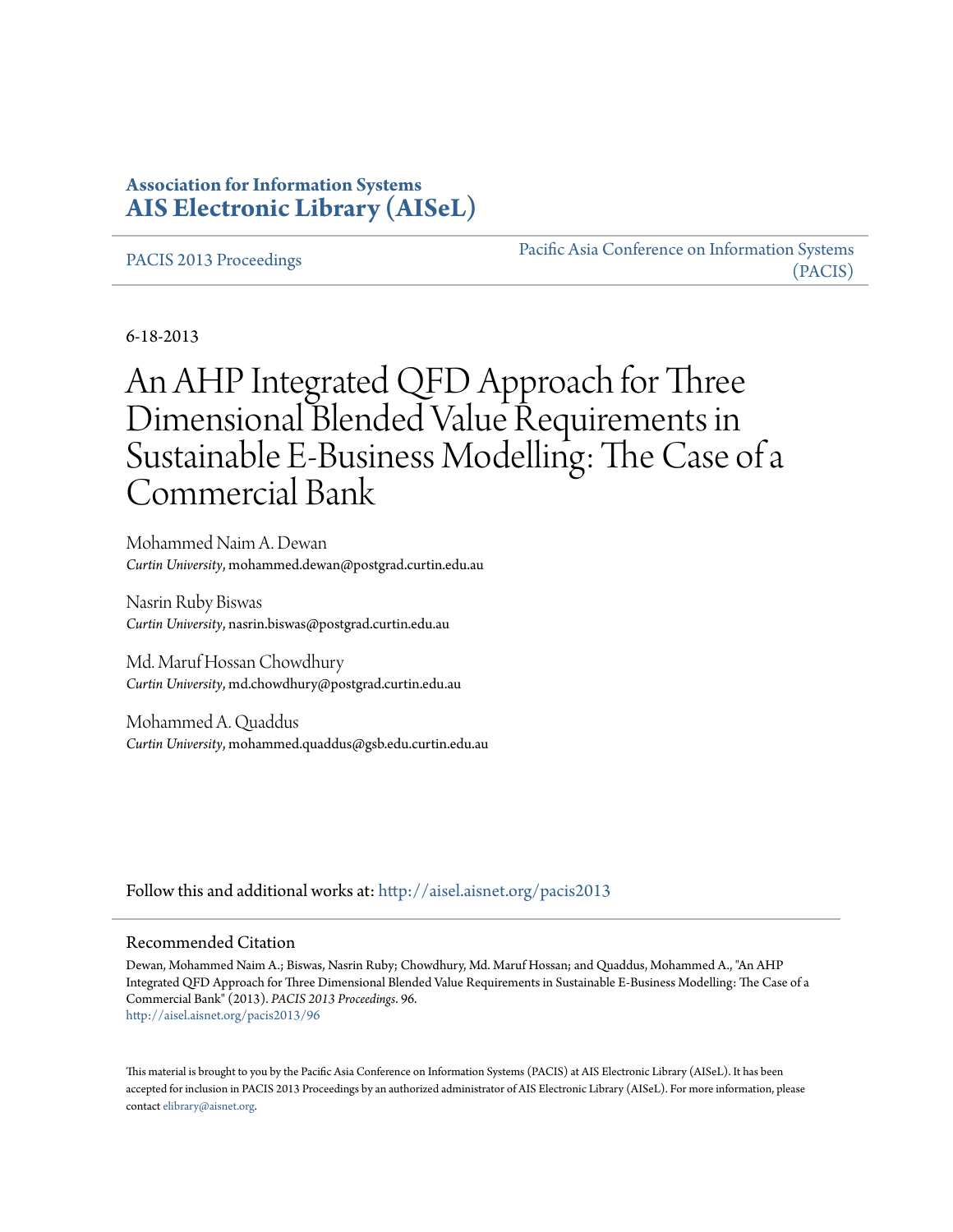# AN AHP INTEGRATED QFD APPROACH FOR THREE DIMENSIONAL BLENDED VALUE REQUIREMENTS IN SUSTAINABLE E-BUSINESS MODELLING: THE CASE OF A COMMERCIAL BANK

- Mohammed Naim A. Dewan, Curtin Graduate School of Business, Curtin University, Perth, WA, Australia, mohammed.dewan@postgrad.curtin.edu.au
- Nasrin Ruby Biswas, Curtin Graduate School of Business, Curtin University, Perth, WA, Australia, nasrin.biswas@postgrad.curtin.edu.au
- Md. Maruf Hossan Chowdhury, Curtin Graduate School of Business, Curtin University, Perth, WA, Australia, md.chowdhury@postgrad.curtin.edu.au
- Mohammed A. Quaddus, Curtin Graduate School of Business, Curtin University, Perth, WA, Australia, mohammed.quaddus@gsb.edu.curtin.edu.au

## Abstract

*Fulfillment of customer's requirements alone is not enough to be competitive in today's challenging market. Instead, blended value requirements need to be fulfilled for customer satisfaction, for efficient value process, and to achieve strategic goals including profit. On the other hand, 'e-business modelling' and 'sustainability of the business' are already established terms as e-business converts technology into economic value. Although e-business modelling and sustainability are the two major global trends still there is no common understanding about the elements that need to be used for a sustainable e-business model. This research approach, therefore, uses an Analytic Hierarchy Process (AHP) integrated Quality Function Deployment (QFD) approach to show how blended value requirements can be identified and efficiently fulfilled to achieve sustainability of e-business with a comprehensive case study. This approach is unique in the sense that in developing the model blended value requirements are considered from three dimensions and blended value concept is integrated with customer's value requirements, business's value requirements, and process's value requirements.* 

*Keywords: Sustainability, E-business, Blended value, QFD, Business model, AHP.*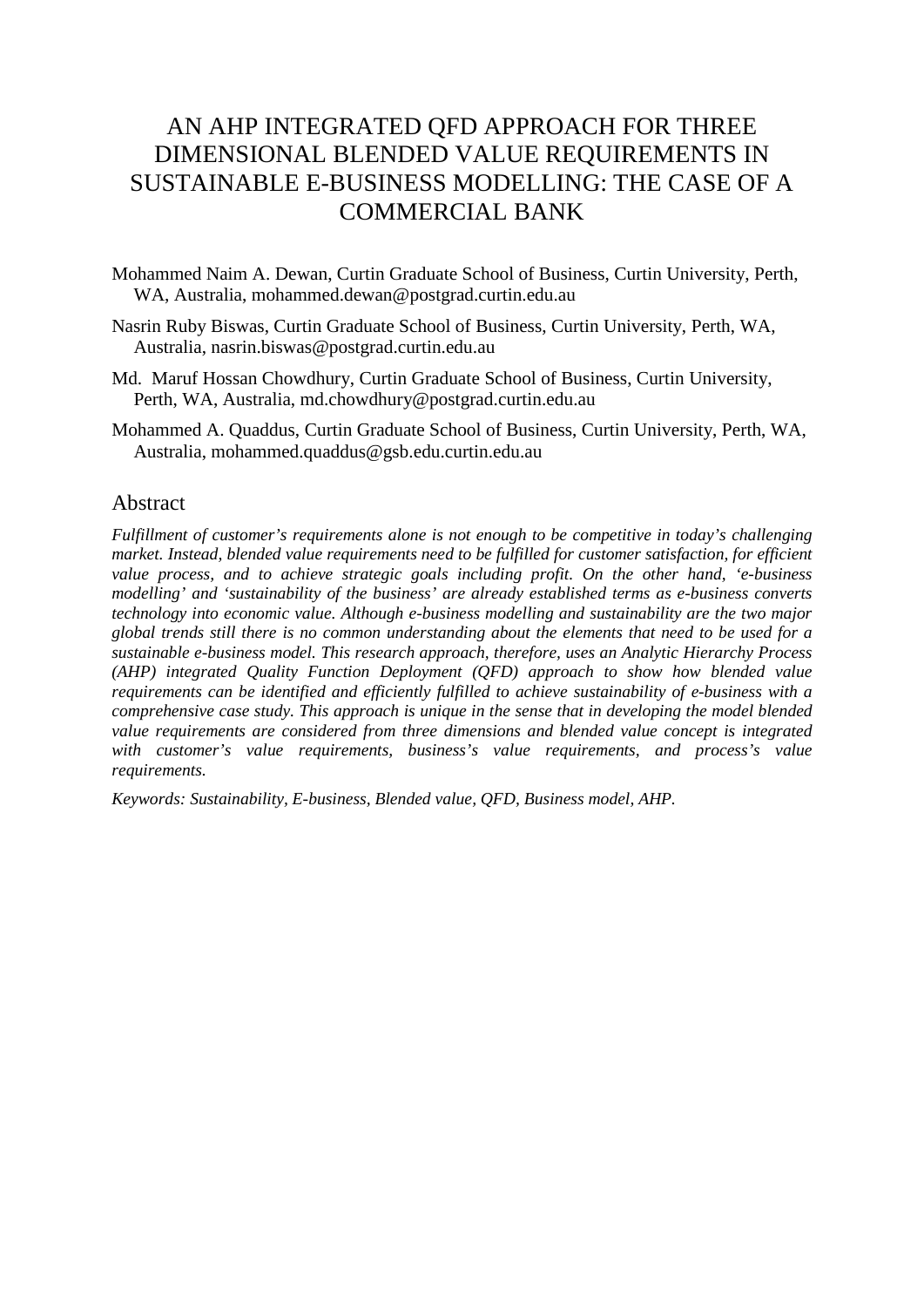# **1 INTRODUCTION**

Fulfilment of only customer's requirements is not enough to be competitive in today's challenging market. Instead, blended value requirements need to be fulfilled for customer satisfaction, for efficient value process, and to achieve strategic goals including profit. Blended value requirements instead of customer requirements is important in the sense that 'even though customer satisfaction can be obtained efficiently and effectively for some time, an organization still cannot guarantee future corporate profitability if it lacks value creating capabilities' [\(Wang & Hong, 2007\)](#page-16-0). But most of the business modelling ideas consider only economic value aspects of the business and do not concentrate on social or environmental aspects. It is surprising that although 'e-business' and 'sustainability' are the two current major global trends but very few e-business modelling ideas covers the sustainability aspects of the business. Researchers are now introducing 'green IS/IT/ICT' concept but none of them clearly explains how those concepts will be accommodated inside the e-business models. Therefore, this research approach develops a QFD based e-business model in conjunction with sustainability aspects. The model is based on 'blended value' and explores and determines the optimal design requirements in developing an e-business model. This research approach also investigates how the sustainability dimensions can be integrated with the value dimensions in developing the e-business model. This modelling approach is distinct in the sense that in developing the model sustainability concept is integrated with customer's value requirements, business's value requirements, and process's value requirements instead of only customer's requirements. The value requirements from these three dimensions are considered crucial for sustainable e-business modelling[\(Dewan &](#page-14-0)  [Quaddus, 2012\)](#page-14-0). For the analysis of the data *Quality Function Deployment* (QFD), and *Analytic Hierarchy Process* (AHP)are used. The case of a commercial bank in Bangladesh is used for the demonstration of the approach. Besides developing the blended value based e-business model this research approach also develops a framework for modelling e-business in conjunction with blended value and sustainability concepts which can be implemented by almost any other businesses in consideration with the business contexts. Therefore, we, in this paper use AHP integrated QFD approach to: (i) explore and determine the three dimensional blended value requirements in developing e-business model; (ii) explore design requirements (DRs) to fulfil those requirements; and (iii) select optimised design requirements (DRs) to fulfil those requirements. This approach also shows how the design requirements are related to assist the decision makers in deciding strategies by developing the House of Sustainability using QFD. The following section of the article covers extensive literature review on blended value based sustainable e-business modelling, three dimensional blended value requirements, QFD, and AHP. Section 3 explicates the rationale for the three dimensional blended value requirements in e-business modelling. The detailed research methodology and the case study are covered in Section 4 and Section 5 respectively. Section 6 consists of an analysis on findings and limitation of the approach; and finally, Section 7concludes the article with further research directions.

# **2 BACKGROUND**

## **2.1 Blended value based e-business modelling**

The sustainable e-business modelling approach by Dewan, Chowdhury, and Quaddus [\(2012b\)](#page-14-1) uses 'organisational value requirements' and 'sustainability' as the main elements. According to the approach, organisational value includes three values: customer value, business value, and process value; and sustainability of business includes economic value, social value, and environmental value. The authors argue that to be competitive in the market the value need to be measured from three dimensions: (i) What total value is demanded by the customers? (ii) What total value is required by the businesses based on their strategies to reach their goals? and (iii) What process value is required by the businesses to have a sustainable value processes? Consequently, based on the measurement from three dimensional blended value requirements are categorised into nine groups [\(Dewan,](#page-14-2)  [Chowdhury, & Quaddus, 2012a\)](#page-14-2) which are used as the main elements of the approach:

• Economic value for customer requirements;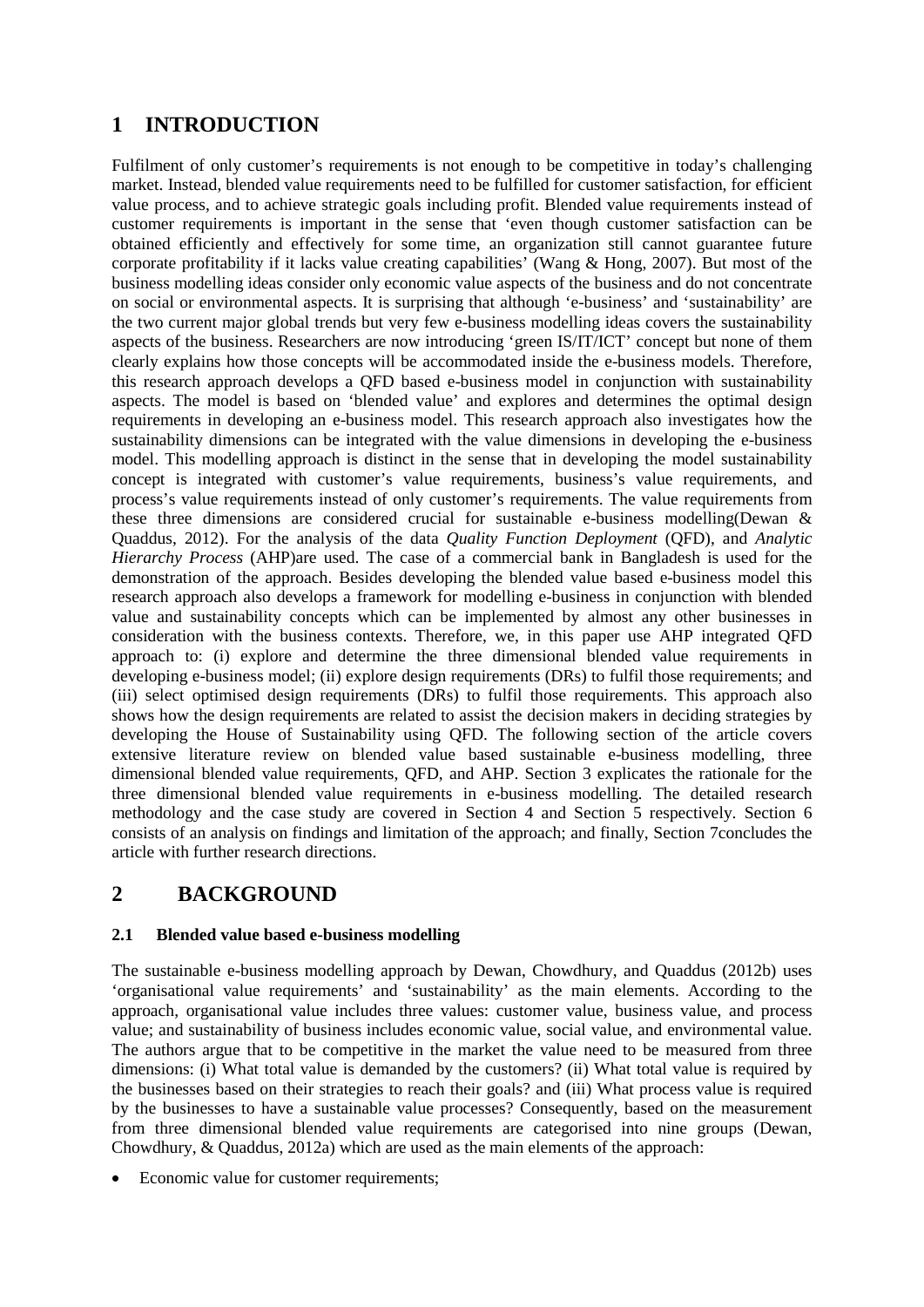- Social value for customer requirements;
- Environmental value for customer requirements;
- Economic value for business requirements;
- Social value for business requirements;
- Environmental value for business requirements;
- Economic value for process requirements;
- Social value for process requirements; and
- Environmental value for process requirements.

## **2.2 Quality Function Deployment (QFD)**

QFD was laid out in the late 1960s to early 1970s in Japan by Akao [\(1990\)](#page-14-3). QFD is based on collecting and analysing the voice of the customer that help to develop products with higher quality and meeting customer needs [\(Delice & Güngör, 2010\)](#page-14-4). The product design and development process is supported by QFD. Therefore, it can be also used to analyse business needs and value process needs. Recently, companies are successfully using QFD as a powerful tool that addresses strategic and operational decisions in businesses [\(Mehrjerdi, 2010\)](#page-15-0). Chan and Wu [\(2002\)](#page-14-5) and Mehrjerdi [\(2010\)](#page-15-0) provide a long list of areas where QFD has been applied. QFD, in this approach, will be applied as the main tool to analyse blended value requirements of customer, business, and process. It will also be used to develop and select design requirements to meet the blended value requirements for the sustainability of the e-businesses. In QFD modelling, 'blended value requirements' are referred as WHATs and 'how to fulfil the blended value requirements' are referred as HOWs.

### **2.3 Analytic Hierarchy Process (AHP)**

AHP is an established multi-criteria decision making approach that employs a unique method of hierarchical structuring of a problem and subsequent ranking of alternative solutions by a paired comparison technique. AHP was originally developed by Saaty [\(1980\)](#page-15-1). The strengths of AHP is lied on its robust and well tested method of solution and its capability of incorporating both quantitative and qualitative elements in evaluating alternatives [\(Das & Mukherjee, 2008\)](#page-14-6). AHP is frequently used in QFD process, for instance, Georgiou et al. [\(2008\)](#page-15-2), Han et al. [\(2001\)](#page-15-3), Das and Mukherjee [\(2008\)](#page-14-6)Lu et al. [\(1994\)](#page-15-4), Armacost et al. [\(1994\)](#page-14-7), Park and Kim [\(1998\)](#page-15-5), Mukherjee [\(2011\)](#page-15-6), Koksal and Egitman [\(1998\)](#page-15-7), and more. In this research approach, based on customer value requirements, business value requirements, and process value requirements AHP will be used to prioritize the three dimensional blended value requirements before developing design requirements in QFD process.

# **3 RATIONALE FOR THE THREE DIMENSIONAL BLENDED VALUE REQUIREMENTS**

In the past, businesses limited their view of business profitability as they were only aware of economic gain and were focused on sound financial systems to maintain that gain. Then slowly the trend for socially and environmentally conscious businesses started and now to compete in the market businesses need to deliver not only the economic value but the sustainable value. Therefore, to satisfy the customers, only economic value is not enough. Instead of economic value in early days, customers now want to know what total value they are going to receive from the businesses[\(Dewan et al.,](#page-14-2)  [2012a\)](#page-14-2). Businesses now try to "create organizations, institutions and market mechanisms capable of maximizing economic value as well as social and/or environmental value" [\(Emerson, 2003\)](#page-15-8). These environmental, social, and economic values cannot be fully achieved only by fulfilling the requirements of businesses or customers. Therefore, to achieve sustainability, value propositions of the businesses must include customer value, business value, and process value to produce and deliver the complete sustainable value.

In identifying the elements of sustainable e-business modelling, this research approach sincerely considered the stakeholder theory as there are multiple stakeholders involved in e-business modelling. Stakeholder theory holds the idea that businesses shall take decision considering the interest and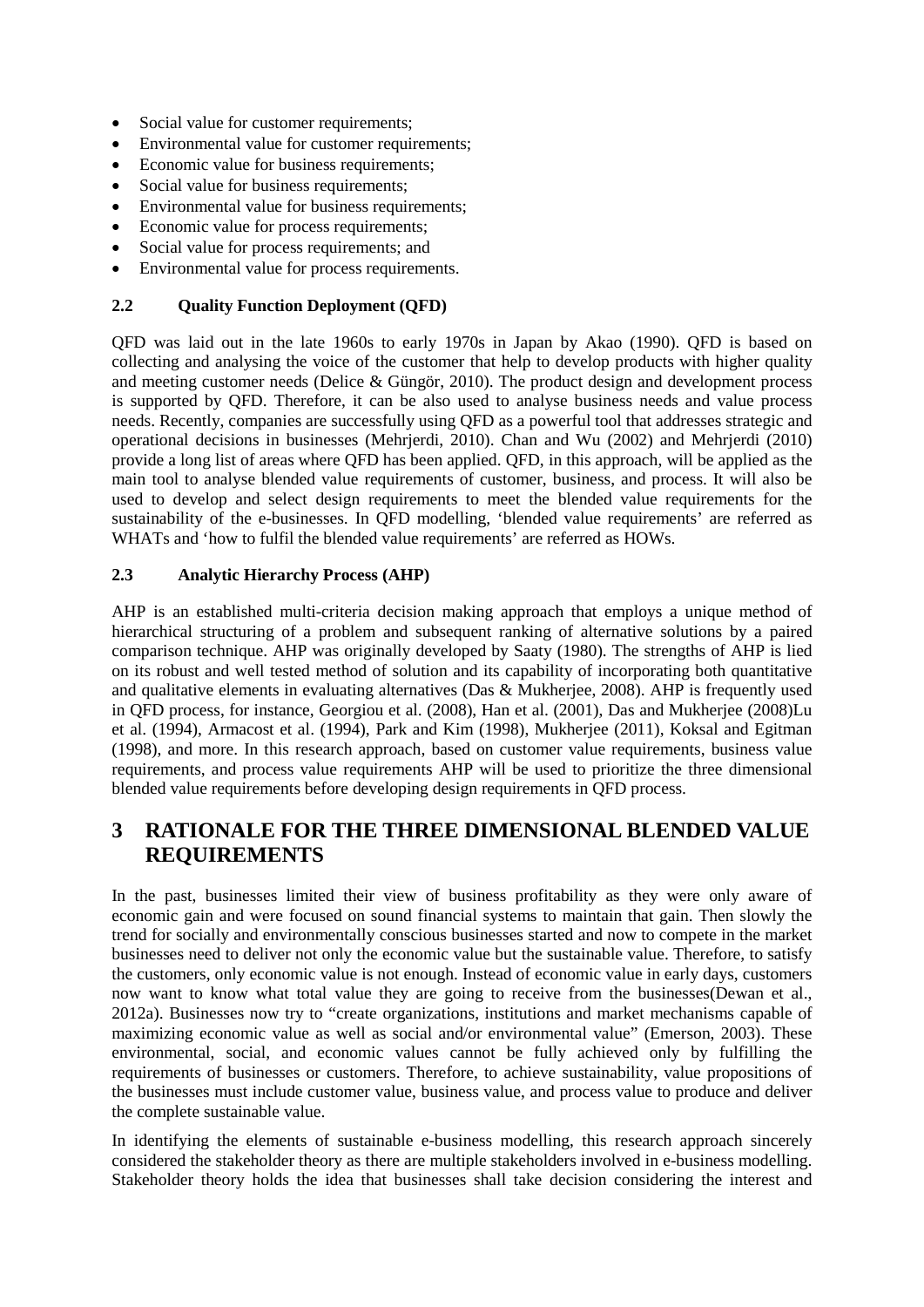impact of all stakeholders. Stakeholders are those who have interest on the firm- either benefitted from or harmed by corporation actions [\(Freeman, 1984\)](#page-15-9). As the time passes the attention and interest of all stakeholders is converging towards sustainability of the organization [\(Wheeler, Colbert, &](#page-16-1)  [Freeman, 2003\)](#page-16-1). Stakeholder theory also holds that in the light of changing society and environment, to provide adequate value to stakeholders and to manage relation with them organizations need to develop specific processes at different levels of organization [\(Freeman, 1984\)](#page-15-9). Such type of process development shall be based on considering the economic, social, and environmental interest of the stakeholders. Hence, it can be summed up that for the sustainability of the business stakeholder theory indicates the development of a business model that recognizes the value requirements of multiple stakeholders. According to the literature, the sustainable value must include values from three areas: (a) Economic value, (b) Social value, and (c) Environmental value. Importantly, businesses must also realise that to be competitive in the market this value need to be measured from three dimensions[\(Dewan et al., 2012a\)](#page-14-2):

- *Dimension 1: What blended value is demanded by the customers?*
- *Dimension 2: What blended value is required by the businesses based on their strategy to reach their goals?*
- *Dimension 3: What blended value is required by the businesses to have efficient value processes?*

# **4 RESEARCH METHODOLOGY**

Research paradigm can be classified as two types: positivist and interpretivist [\(Onwuegbuzie &](#page-15-10)  [Leech, 2005\)](#page-15-10). In positivist research, reality is independent from the researcher and the research is objective oriented [\(Johnson & Onwuegbuzie, 2004;](#page-15-11) [Smith, 1983\)](#page-15-12) and data collection, analyses are value-free rather than subjective interpretation [\(Krauss, 2005\)](#page-15-13). This research approach complies with the framework of positivist paradigm as the research is very much objective oriented with regards to identifying the three dimensional blended value requirements and corresponding design requirements using AHP integrated QFD. An inquiry to the previous researches affirms that QFD has been used frequently in object oriented research. In a QFD analysis the following steps are followed:

Step 1: Identification of the three dimensional blended value requirements that are termed as WHATs; Step 2: Relative importance ratings of WHATs are determined by using AHP method;

Step 3: Design requirements (HOWs) to fulfil the three dimensional blended value requirements are generated;

- Step 4: Correlation between design requirements (HOWs) are determined;
- Step 5: Relationships between WHATs and HOWs are determined;
- Step 6: Relative importance of HOWs are determined;
- Step 7: Based on the rankings of weights of HOWs the design requirements are selected.

Before developing the QFD framework the relative importance ratings of WHATs are determined by using AHP method following the approach of Quaddus and Siddique [\(2001\)](#page-15-14). In this regard data have been collected from strategic managers, decision makers of IT Division, corporate customers, and retail customers of a particular bank. The particular bank was chosen based on the ranking of implementing ICT and CSR activities. The banking industry has been chosen for this approach since financial institutions are critically dependent on information systems activity for daily operations [\(Broadbent & Weill, 1993;](#page-14-8) [McFarlan, McKenney, & Pyburn, 1983\)](#page-15-15). Moreover, banks are information-intensive and highly dependent on information technology as their core technology [\(Jarvenpaa & Ives, 1990;](#page-15-16) [Porter & Millar, 1985\)](#page-15-17). Face to face semi-structured interview has been conducted for collecting data regarding identification of blended value requirements (WHATs) and design requirements (HOWs). The primary aim of employing semi-structured interviews is to gain indepth insight into the perceptions of the individual interviews and to develop a greater understanding of blended value requirements in Bangladesh rather than to draw generalizations from this study [\(Soh](#page-15-18)  [& Martinov-Bennie, 2011;](#page-15-18) [Turley & Zaman, 2007\)](#page-16-2). The average interview time was around sixtyeighty minutes. The opinion of the decision makers regarding the importance of WHATs has been collected following the scale developed by Saaty (1980) then the scores are averaged for analysis based on AHP. Then the respondents have been asked about corresponding design requirements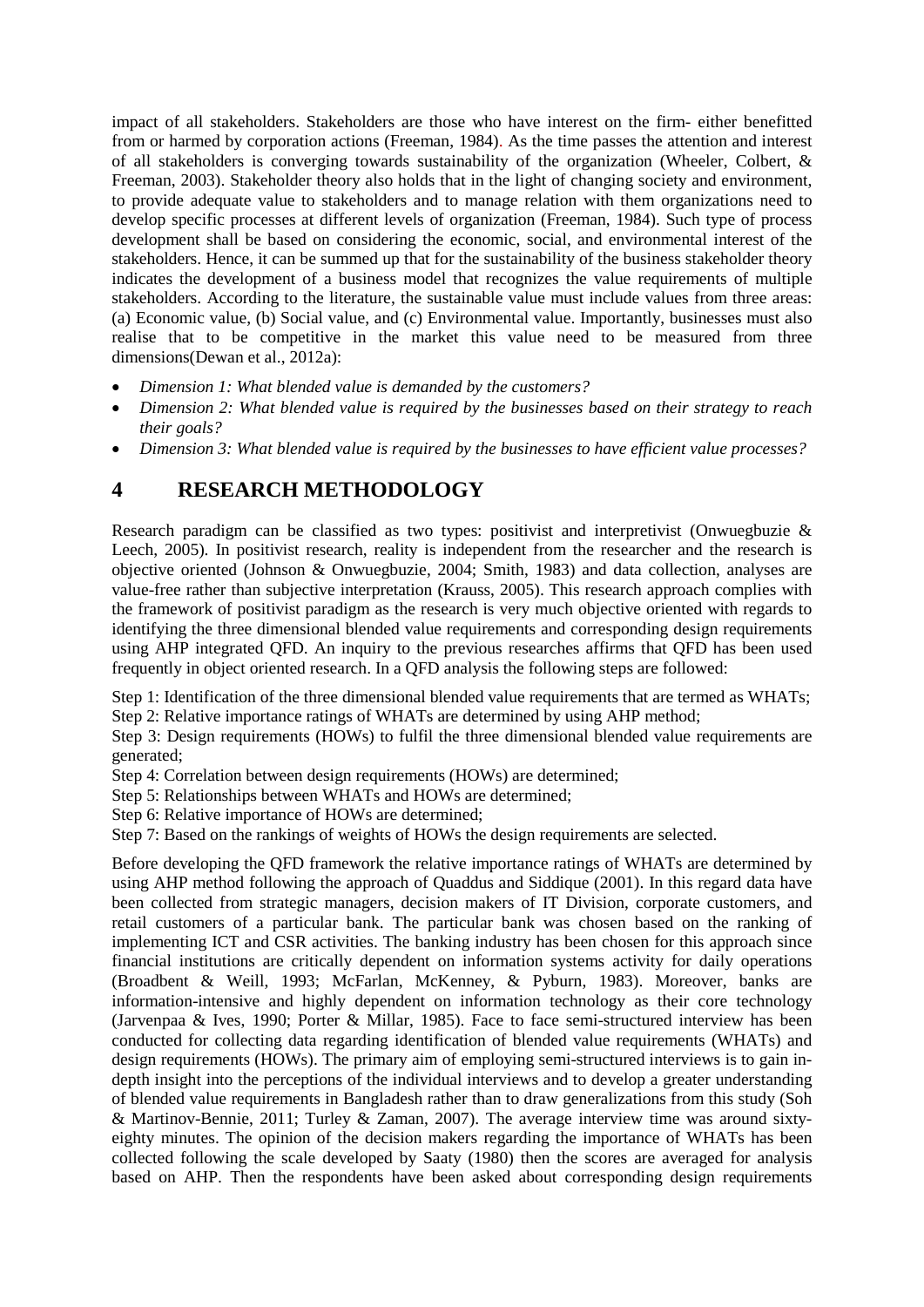(HOWs) for QFD analysis. In developing the QFD framework the relationship between blended value requirements and corresponding design requirement (DR) is described as Strong, Moderate, Little, or No relationship which are later replaced by weights (e.g. 9, 3, 1, 0). These weights are used to represent the degree of importance attributed to the relationship. Thus, as shown in Table 1, the importance weight of each design requirement can be determined by the following equation:

$$
D_w = \sum_{i=1}^{n} A_i R_{iw} \forall w, \ w = 1, \dots, m \quad \dots \quad \dots \quad (1)
$$

Where,  $D_w = \text{Importance weight of the } w\text{th design requirement};$ 

 $A_i$  = Importance weight of the *i*th blended value requirement;

 $R_{iw}$  = Relationship value between the *i*th blended value requirement and *w*th design requirement;

 $m =$  Number of design requirements; and  $n =$  Number of blended value requirement.



*Figure 1. Research model.*

In Table 1, customer's value requirements, business's value requirements and process's value requirements are considered as part of the three dimensional blended value requirements. The importance weights of these value requirements are calculated using AHP by discussion with the same respondents. Then geometric means of those importance weights were used to ignore the biasedness of the data. According to the QFD matrix the absolute importance of the blended value requirements can be determined by the following equation:

 = ∑ =1 ∀, = 1, … … , ................. (2)

Where,  $AI_i =$  Absolute importance of the *i*th blended value requirement (BR<sub>i</sub>);

 $R_i$  = Importance weight of the *i*th blended value requirement;

 $D_w$  = Importance weight of the *w*th design requirement to fulfil the requirements;

Therefore, the absolute importance for the 1st customer's value requirement  $(BR_{i1})$  will be:

$$
AI_{i1}^{CR} = R_{i1}D_{w1} + R_{i1}D_{w2} + \ldots + R_{i1}D_{wm}
$$

Thus, the relative importance of the 1st customer's value requirement  $(BR_{11})$  will be:

$$
RI_{i1}^{CR} = \frac{Al_{i1}}{\sum_{i=1}^{n} Al_i} \qquad \qquad \dots \dots \dots \dots \dots \dots \tag{3}
$$

Where, $RI_{i1}^{CR}$  = Relative importance of the 1<sup>st</sup> customer's value requirement ( $BR_{i1}$ );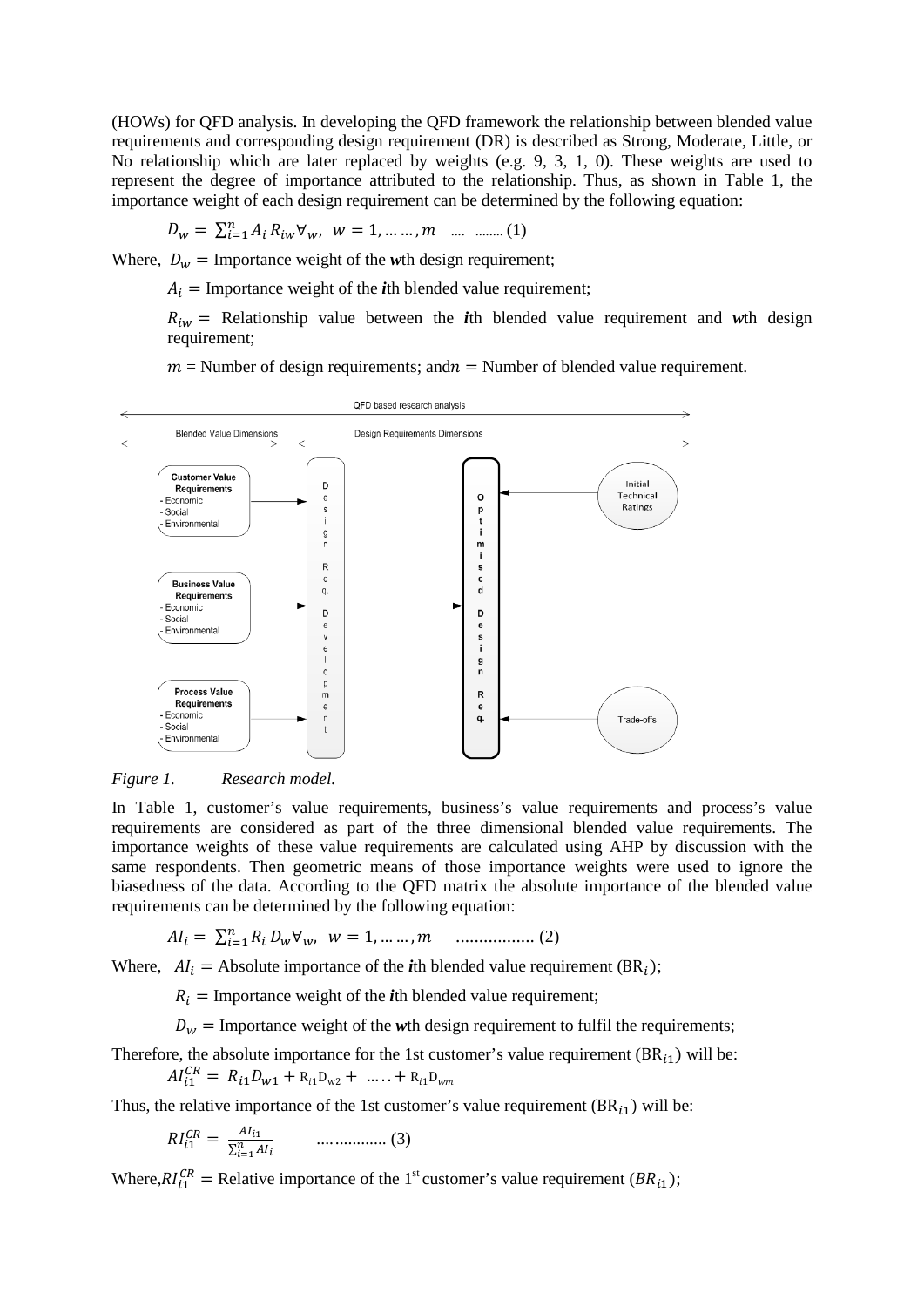$AI_{i1}^{CR}$  = Absolute importance of the 1<sup>st</sup> customer's value requirement  $(BR_{i1})$ ;

Similarly, the absolute importance and the relative importance of all other blended value requirements (CRs, BRs, and PRs) can be determined by the Equations (2) and (3). Now, the absolute value for the first design requirements  $(Al<sub>d1</sub>)$  will be:

$$
Al_{d1} = R_{i1}D_{w1} + R_{i2}D_{w1} + \dots + R_{in}D_{w1}
$$

In the same way, the relative importance of the 1st design requirements  $(RI_{d1})$  can be determined by the following equation:

$$
RI_{d1} = \frac{Al_{d1}}{\sum_{d=1}^{n} Al_d} \quad \dots \dots \dots \dots \dots \dots \dots \dots \dots \tag{4}
$$

Where,  $RI_{d1}$  = relative importance of the 1<sup>st</sup> design requirement (DR<sub>1</sub>);

 $AI_{d1}$  = Absolute importance of the 1st designrequirement (DR<sub>1</sub>);

If we assume that there are noted blended value requirements which include  $n_1$  customer's value requirements,  $n_2$  business's value requirements, and  $n_3$  process's value requirements, then,

| <b>Blended Value</b><br><b>Requirements</b> |                            | DR <sub>1</sub>        | DR <sub>2</sub> |                    | $DR_m$         | A.I.                   | <b>R.I.</b>        |  |  |
|---------------------------------------------|----------------------------|------------------------|-----------------|--------------------|----------------|------------------------|--------------------|--|--|
|                                             | ${\it VR}_{i1}$            | $R_{i1}D_{w1}$         | $R_{i1}D_{w2}$  |                    | $R_{i1}D_{wm}$ | $AI_{i1}$              | $RI_{i1}$          |  |  |
| <b>CRs</b>                                  | $VR_{i2}$                  | $R_{i2}D_{w1}$         | $R_{i2}D_{w2}$  | .                  | $R_{i2}D_{wm}$ | AI <sub>i2</sub>       | $RI_{i2}$          |  |  |
|                                             |                            |                        |                 |                    |                |                        |                    |  |  |
|                                             | $VR_{in}$                  | $R_{in}D_{w1}$         | $R_{in}D_{w2}$  |                    | $R_{in}D_{wm}$ | $\boldsymbol{AI_{in}}$ | $RI_{in}$          |  |  |
| <b>BRs</b>                                  | $VR_{j1}$                  | $R_{j1}D_{w1}$         | $R_{j1}D_{w2}$  | $R_{j1}D_{wm}$<br> |                | $AI_{j1}$              | $RI_{j1}$          |  |  |
|                                             | $VR_{i2}$                  | $R_{j2}D_{w1}$         | $R_{i2}D_{w2}$  |                    | $R_{j2}D_{wm}$ | AI <sub>12</sub>       | RI <sub>12</sub>   |  |  |
|                                             |                            |                        |                 | $\bullet$          |                |                        |                    |  |  |
|                                             | $VR_{jn}$                  | $R_{in}D_{w1}$         | $R_{in}D_{w2}$  |                    | $R_{in}D_{wm}$ | $AI_{jn}$              | $RI_{jn}$          |  |  |
|                                             | $VR_{k1}$                  | $R_{k1}D_{w1}$         | $R_{k1}D_{w2}$  |                    | $R_{k1}D_{wm}$ | $\boldsymbol{AI_{k1}}$ | $\mathit{RI}_{k1}$ |  |  |
|                                             | ${\ensuremath{V\!R}}_{k2}$ | $R_{k2}D_{w1}$         | $R_{k2}D_{w2}$  |                    | $R_{k2}D_{wm}$ | $\boldsymbol{AI_{k2}}$ | $RI_{k2}$          |  |  |
| PRs                                         |                            |                        |                 | $\bullet$          |                |                        |                    |  |  |
|                                             | $VR_{kn}$                  | $R_{kn}D_{w1}$         | $R_{kn}D_{w2}$  | .                  | $R_{kn}D_{wm}$ | $\overline{Al}_{kn}$   | $RI_{kn}$          |  |  |
| A. I.                                       |                            | $\boldsymbol{AI_{d1}}$ | $Al_{d2}$       | .                  |                |                        |                    |  |  |
| R. I.                                       |                            | $\mathit{RI}_{d1}$     | $RI_{d2}$       | .                  | $RI_{dm}$      |                        |                    |  |  |

$$
n_2 = n - (n_1 + n_3)
$$
  

$$
n_3 = n - (n_1 + n_2)
$$

Note: A.I.= Absolute importance; R.I.= Relative importance; DR= Design requirements; CEVs= Customer's Value Requirements; BSVs= Business's Value Requirements; PSVs= Process's Value Requirements.

*Table 1: QFD matrix.*

Again, if we consider  $w_c$ ,  $w_b$ , and  $w_p$  as the weights of the customer's value requirements (CRs), business's value requirements (BRs) and process's value requirements (PRs) decided by the decision makers respectively, then,

 $w_c + w_b + w_p = 1$ 

Therefore, the relative importance of blended value requirements (BVRs) can be determined as follows:

$$
RI_i^{BVR} = w_c RI_i^{CR} \t i = 1, 2, ..., n_1
$$
  
\n
$$
RI_i^{BVR} = w_b RI_i^{BR} \t i = n_1 + 1, n_1 + 2, ..., n_2
$$
  
\n
$$
RI_i^{BVR} = w_p RI_i^{PR} \t i = n_2 + 1, n_2 + 2, ..., n
$$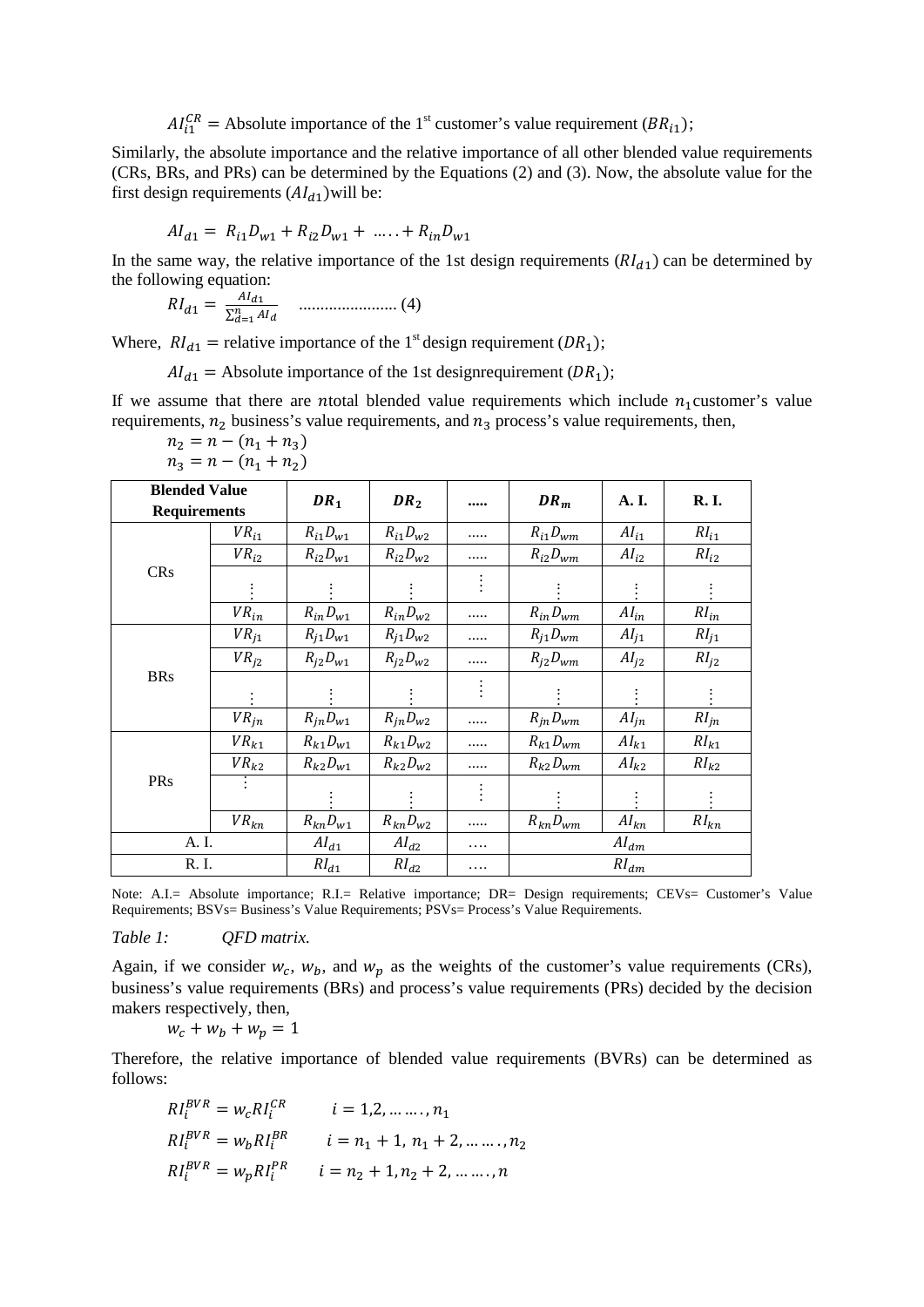Now if we assume that there are  $n$  number of blended value requirements and for them we need  $m$ number of design requirements then the rating  $R_{qt}$  between each pair of the  $q^{th}$ customer requirements  $(CR_q)$  and the  $t^{th}$  design requirements  $(DR_t)$  is acquired from a teamwork [\(Özgener, 2003;](#page-15-19) Wang & [Hong, 2007\)](#page-16-0) with the weighting value of 0-1-3-9 to represent no, weak, moderate, or strong relationship. To allow the possible inter-dependence among the design requirements let assume  $\delta_{tu}$ denote the correlation between  $DR_t$  and  $DR_u$ . So, by adapting Wasserman [\(1993\)](#page-16-3) a normalised  $R_{qt}$ can be defined as follows:

$$
R_{qu}^{norm} = \frac{\sum_{t=1}^{m} R_{qt} \delta_{tu}}{\sum_{u=1}^{m} \sum_{t=1}^{m} R_{qt} \delta_{tu}} \dots \dots \dots \dots \dots \quad (5)
$$
  
where,  $q = 1 \dots \dots \dots n$  and  $u = 1 \dots \dots \dots m$ 

Therefore, by integrating  $R_{qu}^{norm}$  with  $RI_i^{IEVR}$  the overall importance weights of the design requirements can be determined as follows:

$$
AI_{u}^{DR} = \sum_{i=1}^{n} RI_{i}^{IEVR} R_{qu}^{norm} \dots (6)
$$

where,  $u = 1,...,m$ 

 <sup>=</sup> <sup>∑</sup> =1 ........................... (7) ℎ, = 1 … . .

The initial absolute importance and the relative importance of all other design requirements can be determined by following the Equation (1) and (4). Based on the example of customer requirements (blended value requirements) weights in Equation (2) and (3), and Equation (5) we can determine the normalised ratings of blended value requirements and design requirements. Then by integrating the normalised ratings of blended value requirements and design requirements and the relative importance weight of the blended value requirements we can define final absolute importance weight and relative importance weight of the design requirements as shown in Equation (6) and (7). The trade-offs among the selected design requirements are identified based on whether improving one design requirement have a positive, negative, and/or no effect on other design requirements. The physical relationships among the design requirements are specified on an array known as the "roof matrix''. In the roof matrix four types of relations have been shown namely strong, medium, weak, and no relation which are represented by the following symbols:**√**= Very strong relation; ∆= strong relation; **□**= weak relation.

## **5 CASE STUDY**

The benefits of e-banking are already being enjoyed by the developed countries. Apart from the developed countries, the developing countries are also experiencing sturdy growth in e-banking including India, Thailand, Malaysia, Philippines and more [\(Mia, Rahman, & Uddin, 2007\)](#page-15-20). Bangladesh is also experiencing the similar growth in e-banking. Bangladesh ranked 115th in the Global Network Readiness Index in 2010-2011 up from 130th in 2008-2009 [\(Dutta & Bilbao-Osorio,](#page-15-21)  [2012\)](#page-15-21) showing an significant upward trend in the ICT sector. Among all other businesses in Bangladesh the banking sector is ahead in implementing e-businesses, which is also termed as ebanking. Currently a number of private commercial banks and foreign commercial banks in the country are offering limited services of telebanking, internet banking, and online banking facilities. As a part of the stepping forward to e-banking, the foreign commercial banks (e.g., HSBC, Standard Chartered, Citibank N.A.) played the pioneering role with adoption of modern technology in retail banking during the late 1990s whereas the state owned commercial banks and private commercial banks came forward with such services recently [\(Hasan, Baten, Kamil, & Parveen, 2010\)](#page-15-22). On 28 February 2011, the Central Bank of Bangladesh inaugurated the EFT (Electronic Funds Transfer) payment systems which is now being used by the 40 banks out of a total of 47 banks (30 private, 9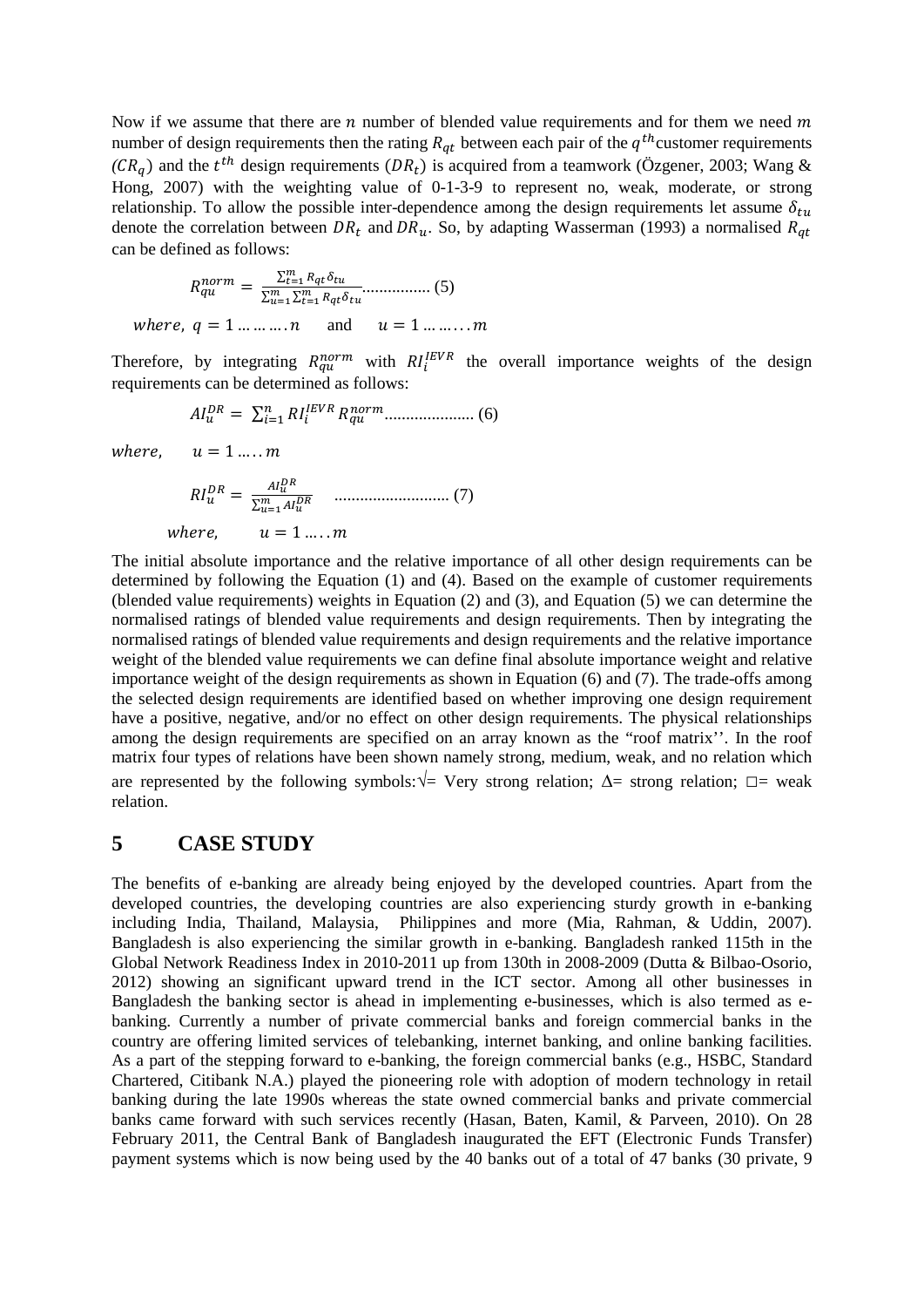foreign, 4 state-owned, 4 specialized). Bangladesh has also developed automated clearing systems through which eighty percent of the payments are now cleared and settled [\(BB, 2011\)](#page-14-9).

As the reach of ICT expands into the developing world, so does its impact on the society and environment, both positive and negative [\(Ansari, Ashraf, Malik, & Grunfeld, 2010\)](#page-14-10). Although almost all the banks are implementing ICT to sustain in the competition, the sustainability of ICT is still not considered as the business driver in Bangladesh. Most of the banks have started realising the importance of the sustainability concept in e-business but still do not know how to achieve it through the fulfilment of environmental and social requirements. Few of the banks are trying to contribute for the social development but contributing fields are chosen in a standalone fashion without any analysis of the sustainability value requirements by customer, business, or process. The prevalence of this circumstance has motivated the researchers to conduct the study particularly on banking industry of Bangladesh. The name of the case company is Dutch-Bangla Bank Limited (DBBL) which is operating with its 125 online branches and about 2500 ATM booths around the country. The bank also provides Mobile, SMS, and Internet banking facilities. DBBL was the first bank in Bangladesh to introduce ATM and e-banking and has adopted the same exact automation solution used by international banking giants [\(Biswas, Taleb, & Shinwary, 2011\)](#page-14-11). The following sections enumerate the case study analysis and discussion by applying an AHP-integrated QFD approach. Following the research steps in methodology section the QFD process in this case study starts with identification of blended value requirements (WHATs) and their weights. Consequently, identification of design requirements (HOWs) corresponding to the blended value requirements are discussed and so on.

## **5.1 Identification of blended value requirements (WHATs)**

As per the opinion of the respondents of the case company the following blended value requirements have been identified:

## *5.1.1 Sustainability value requirements for customer*

The identified important sustainability value requirements for customers according to their weights are as follows**:**(i)Security of the Services (CR1); (ii) Quality of the Services (CR2); (iii) Simplicity of the Services (CR3); (iv) Profit/Benefits from the Services (CR4); (v) Energy Resources(CR5); (vi) Legislation and Code of Conduct compliance (CR6); (vii) Accountability of Products and Services  $(CR7)(viii)$  Total Time to get the Services  $(CR8)$  (ix) Customer Service Excellence  $(CR9)$  (x) Potential Value Added Services (CR10); (xi) Air Resources (CR11); (xii) Usage of Materials (CR12); and more requirements which are not listed here due to the space limit but included in Figure 1 (see Figure 1 and Table 2).



*Figure1: Weights of the sustainability value requirements for customer.*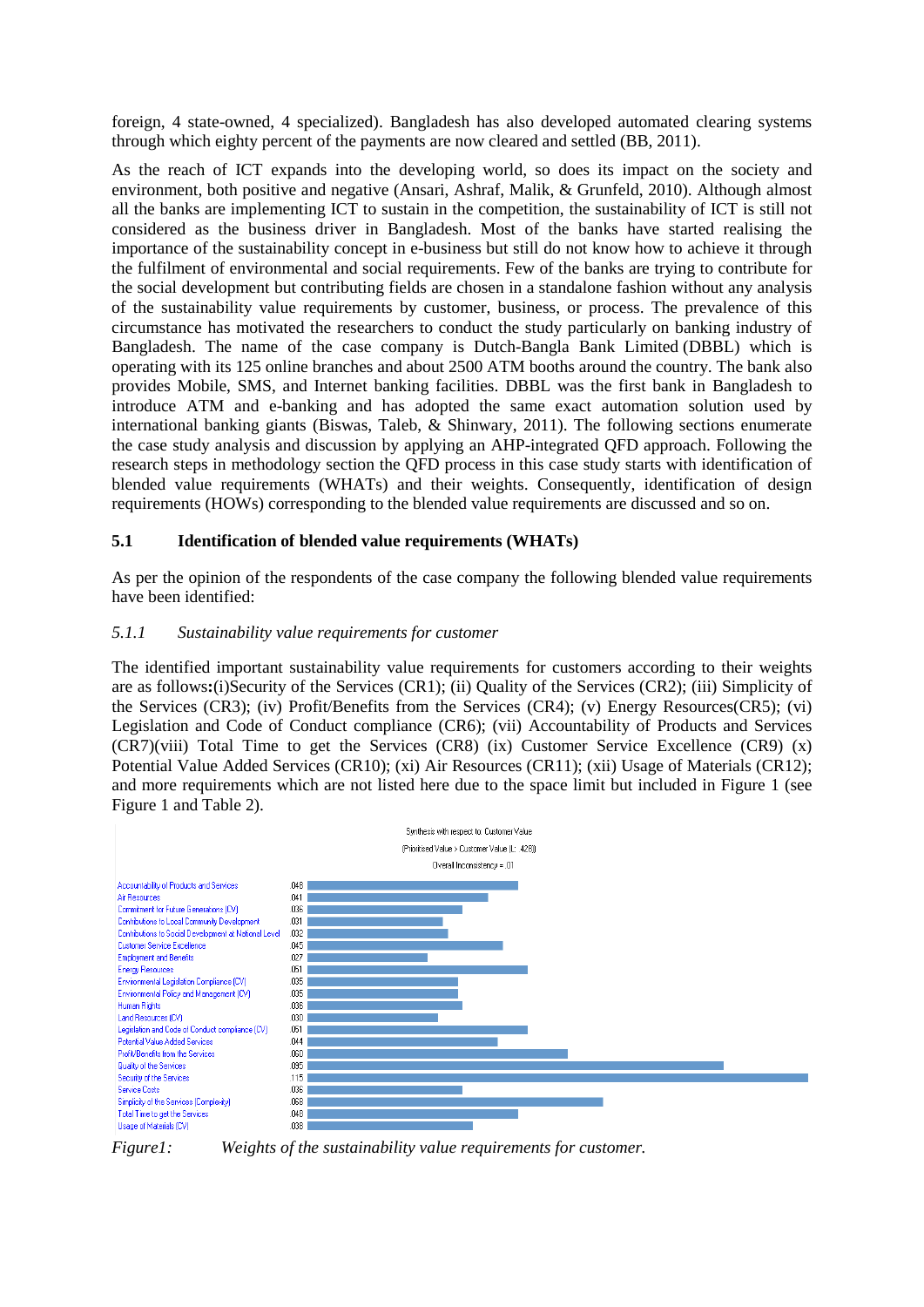#### *5.1.2 Sustainability value requirements for business*

The following are the identified important sustainability value requirements for business according to their weights: (i) Reputation of the Organisation(BR1); (ii) Profitability, Liquidity and Investment Capability (BR2); (iii) Economic Performance (share performance, market growth, ROI)(BR3); (iv) Cost of Goods, Materials and Services (BR4); (v) Customer Relationship Management(BR5); (vi) Risk and Crisis Management(BBR6); (vii) Investments for Potential Benefits (from Improvements) (BR7)(viii) Productivity for Cost Efficiency(BR8); (ix) Products and Services Responsibility(BR9) (x) Fuel and Power Consumption (BR10); and more requirements which are not listed here due to the space limit but included in Figure 2(see Figure 2and Table 2).<br>Synthesis with respect to: Business Value



*Figure 2: Weights of the sustainability value requirements for business.*

#### *5.1.3 Sustainability value requirements for process*

The identified important sustainability value requirements for process according to their weights are**:**(i)Process Security (PR1); (ii)Risk and Crisis Management of the Processes(PR2); (iii) Meeting Additional Customer Requirements(PR3); (iv) Productivity of the Processes (PR4); (v) Financial Structure (ROI, Liquidity, Investment Capability) (PR5); (vi) Product and Service Requirements(PR6); (vii) Environmental Legislation Compliance (PR7); (viii) Fuel and Power Consumption (PR8); (ix) Investments for Potential Benefits (from Technological Improvement)(PR9); (x) Process Costs(PR10); and more requirements which are not listed here due to the space limit but included in Figure 3(see Figure 3and Table 2).



*Figure 3: Weights of the sustainability value requirements for process.*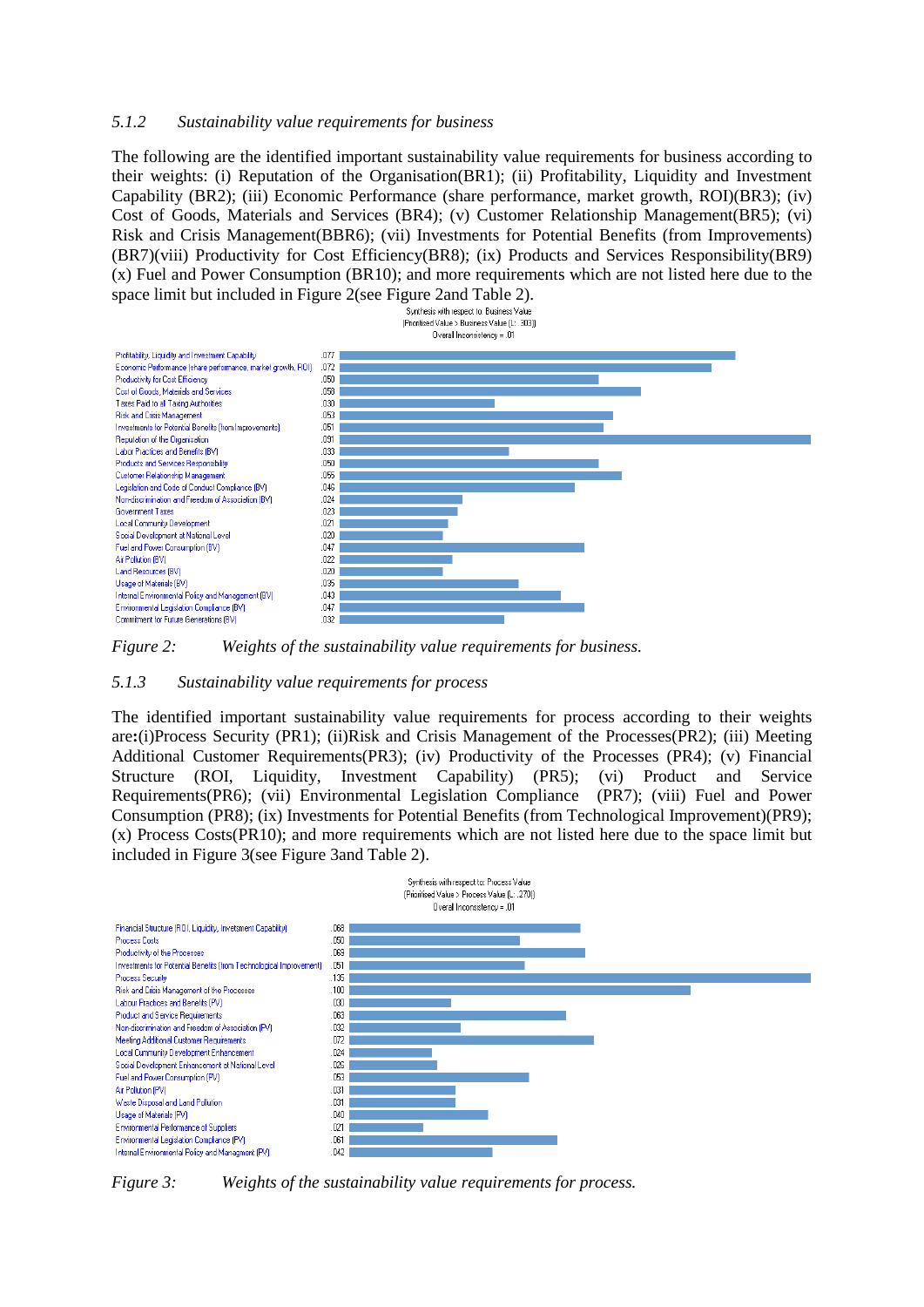Priorities with respect to: **Prioritised Value** 

**Business Value** 303 **Customer Value** .428 **Process Value**  $.270$ Inconsistency =  $0$ . with 0 missing judgments.

*Figure 4: Weights of the sustainability values.*

Synthesis with respect to: Blended Value Overall Inconsistency = .01

Security of the Services  $.049 041$ Quality of the Services 037 **Process Security** Simplicity of the Services (Complexity)  $.029$ Reputation of the Organisation .028 Risk and Crisis Management of the Processes  $.027$ Profit/Benefits from the Services  $.026$ Profitability, Liquidity and Investment Capability  $.023$ Economic Performance (share performance, market growth, ROI)  $.022$ Legislation and Code of Conduct compliance (CV)  $.022$ **Energy Resources** 022 Total Time to get the Services  $.021$ Accountability of Products and Services  $.021$ Meeting Additional Customer Requirements .020 Potential Value Added Services  $.019$ Customer Service Excellence  $.019$ Productivity of the Processes  $.019$ Cost of Goods, Materials and Services  $.018$ Financial Structure (ROI, Liquidity, Invetsment Capability) .018 Customer Relationship Management 017 Air Resources  $.017$ Product and Service Requirements  $.017$ Risk and Crisis Management 016 Investments for Potential Benefits (from Improvements) 016 Usage of Materials (CV)  $.016$ Environmental Legislation Compliance (PV) 016 Productivity for Cost Efficiency 015 Products and Services Responsibility 015 Service Costs  $.015$ Human Rights  $.015$ Environmental Policy and Management (CV)  $.015$ Environmental Legislation Compliance (CV)  $.015$ Commitment for Future Generations (CV)  $.015$ Legislation and Code of Conduct Compliance (BV)  $.014$ Fuel and Power Consumption (BV)  $014$ Environmental Legislation Compliance (BV)  $014$ Contributions to Social Development at National Level  $.014$ **Process Costs**  $.014$ Investments for Potential Benefits (from Technological Improvement)  $.014$ Fuel and Power Consumption (PV)  $.014$ Internal Environmental Policy and Management (BV)  $.013$ Contributions to Local Community Development  $.013$ Land Resources (CV)  $.013$ Usage of Materials (BV)  $.011$ **Employment and Benefits**  $011$ Usage of Materials (PV)  $.011$ Internal Environmental Policy and Managment (PV)  $011$ Labor Practices and Renefits (RV).  $010$ Commitment for Future Generations (BV) 010

*Figure 5: Weights of the three dimensional blended value requirements.*

 $009$ 

#### *5.1.4 Blended value requirements*

Taxes Paid to all Taxing Authorities

After identification of the sustainability value requirements of customer, business, and process a total of 6 respondents (2 strategic managers, head and deputy head of IT division, 1 corporate customer, and 1 retail customer) have been asked to put weights for economic value, social value, and environmental value based on their understanding of the business to get prioritised blended value requirements (see Figure 4). Based on those weights important blended value requirements were identified which are as follows according to their weights: (i) Security of the Services; (ii) Quality of the Services; (iii) Process Security; (iv) Simplicity of the Services; (v) Reputation of the Organisation;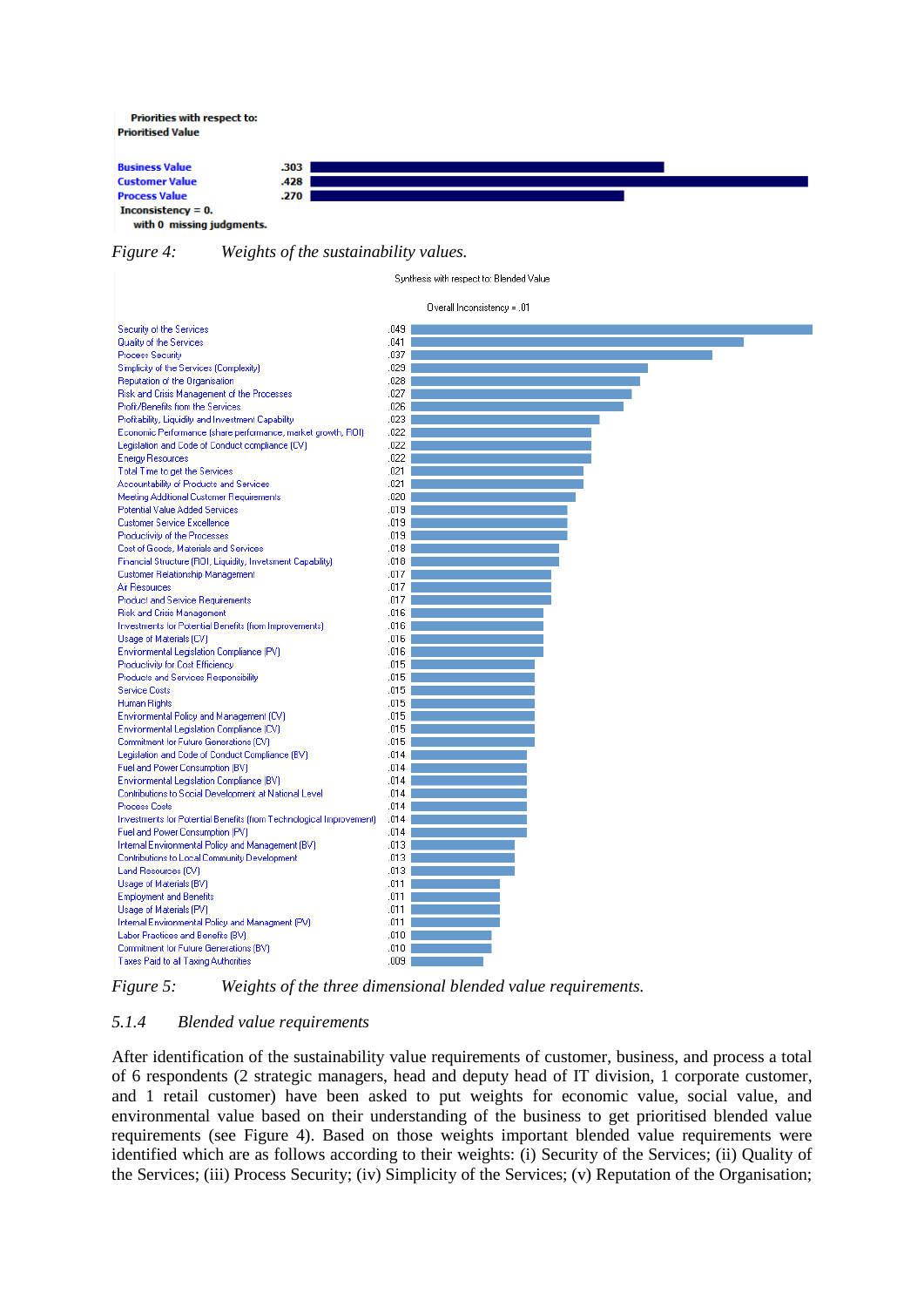(vi) Risk and Crisis Management of the Processes; (vii) Profit/Benefits from the Services; (viii) Profitability, Liquidity and Investment Capability; (ix) Economic Performance (share performance, market growth, ROI); (x) Legislation and Code of Conduct compliance; and more requirements which are not listed here due to the space limit but included in Figure 5 (see Figure 5 and Table 2).

| Sustainability value requirements for customer:                  | <b>AHP</b><br>weight | Order of<br>importance | <b>Integrated</b><br>weight | <b>Integrated</b><br>order of<br>importance |
|------------------------------------------------------------------|----------------------|------------------------|-----------------------------|---------------------------------------------|
| Security of the Services                                         | 0.115                | 1                      | 0.049                       | 1                                           |
| Quality of the Services                                          | 0.095                | $\overline{2}$         | 0.041                       | $\overline{2}$                              |
| Simplicity of the Services                                       | 0.068                | $\overline{3}$         | 0.029                       | $\overline{4}$                              |
| Profit/Benefits from the Services                                | 0.060                | $\overline{4}$         | 0.026                       | $\tau$                                      |
| <b>Energy Resources</b>                                          | 0.051                | 5                      | 0.022                       | $\overline{9}$                              |
| Legislation and Code of Conduct compliance                       | 0.051                | $\overline{6}$         | 0.022                       | $\overline{9}$                              |
| Accountability of Products and Services                          | 0.048                | $\overline{7}$         | 0.021                       | $\overline{10}$                             |
| Total Time to get the Services                                   | 0.048                | $\overline{8}$         | 0.021                       | 10                                          |
| <b>Customer Service Excellence</b>                               | 0.045                | $\overline{9}$         | 0.019                       | 12                                          |
| <b>Potential Value Added Services</b>                            | 0.044                | $\overline{10}$        | 0.019                       | 12                                          |
| <b>Air Resources</b>                                             | 0.041                | 11                     | 0.017                       | 14                                          |
| <b>Usage of Materials</b>                                        | 0.038                | 12                     | 0.016                       | $\overline{15}$                             |
| Sustainability value requirements for business:                  |                      |                        |                             |                                             |
| Reputation of the Organisation                                   | 0.091                | $\mathbf{1}$           | 0.028                       | 5                                           |
| Profitability, Liquidity and Investment Capability               | 0.077                | $\overline{2}$         | 0.023                       | $\overline{8}$                              |
| Economic Performance (share performance, market<br>growth, ROI)  | 0.072                | $\overline{3}$         | 0.022                       | 9                                           |
| Cost of Goods, Materials and Services                            | 0.058                | $\overline{4}$         | 0.018                       | 13                                          |
| <b>Customer Relationship Management</b>                          | 0.055                | $\overline{5}$         | 0.017                       | 14                                          |
| <b>Risk and Crisis Management</b>                                | 0.053                | $\overline{6}$         | 0.016                       | 15                                          |
| <b>Investments for Potential Benefits (from</b><br>Improvements) | 0.051                | $\overline{7}$         | 0.016                       | 15                                          |
| Sustainability value requirements for process:                   |                      |                        |                             |                                             |
| Process Security                                                 | 0.135                | 1                      | 0.037                       | $\overline{3}$                              |
| Risk and Crisis Management of the Processes                      | 0.100                | $\overline{2}$         | 0.027                       | $\overline{6}$                              |
| Meeting Additional Customer Requirements                         | 0.072                | $\overline{3}$         | 0.020                       | 11                                          |
| Productivity of the Processes                                    | 0.069                | $\overline{4}$         | 0.019                       | 12                                          |
| Financial Structure (ROI, Liquidity, Investment<br>Capability)   | 0.068                | $\overline{5}$         | 0.018                       | $\overline{13}$                             |
| Product and Service Requirements                                 | 0.063                | 6                      | 0.017                       | 14                                          |
| <b>Environmental Legislation Compliance</b>                      | 0.061                | $\overline{7}$         | 0.016                       | 15                                          |

*Table 2: AHP weights of the blended value requirements: segmented and integrated.*

## **5.2 Identification of design requirements (HOWs)**

After identification of the three dimensional blended value requirements the design requirements have been explored from the interview with the decision makers of the bank. The decision makers agreed on the fact that it is not possible for the company to implement design requirements for all 63 blended value requirements at the same time. Therefore, at this stage only top 26 blended value requirements from the integrated priority list which are ranked from 1 to 15 according to their weights are used to decide corresponding design requirements. It has been found from the AHP calculations that some of the blended value requirements have same importance weights. Therefore, the integrated order of importance ranks from 1 to 15 although the total number of items in three categories is 26 (see Table 2). The design requirements that are identified by the decision makers to meet the blended value requirements are: (i) Outsource high security software and hardware. (DR1); (ii) Emphasizing on learning and development through R&D for awareness about the security, vigilance on quality, and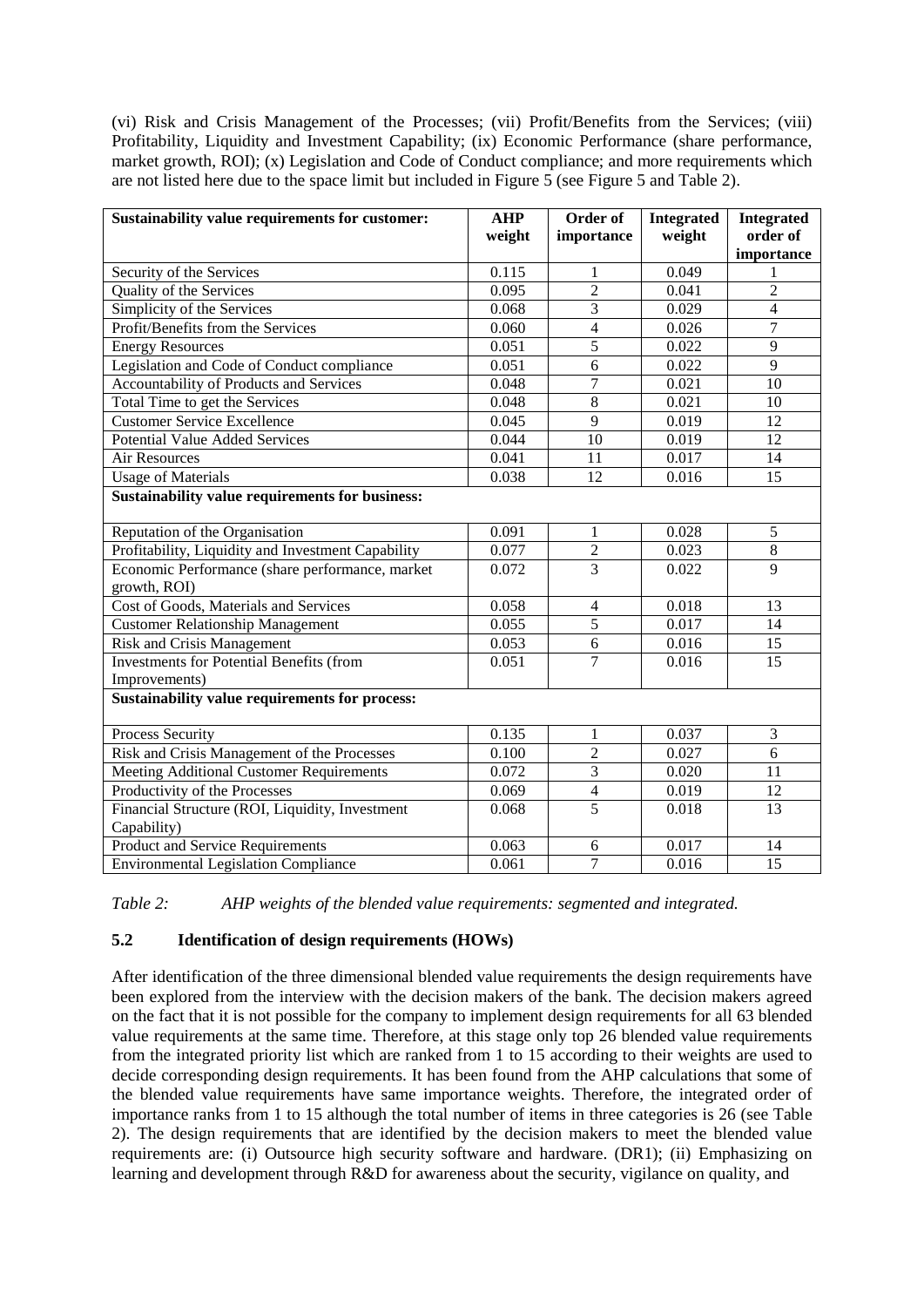| Δ<br>Δ<br>$\Box$<br>□<br>Δ           |                                                                                          |                         |                           |                  |                           |                             |                           |                           |                                  |                                      |                              |                                      |                       |                           |                  |
|--------------------------------------|------------------------------------------------------------------------------------------|-------------------------|---------------------------|------------------|---------------------------|-----------------------------|---------------------------|---------------------------|----------------------------------|--------------------------------------|------------------------------|--------------------------------------|-----------------------|---------------------------|------------------|
|                                      | <b>Relationships</b><br>$\sqrt{}$ = Very strong<br>$\Delta$ = Strong<br>$\square$ = Weak |                         | Δ<br>Δ                    | Δ<br>$\sqrt{2}$  | Δ                         | Δ                           | Δ<br>$\sqrt{}$            | □                         | V<br>$\sqrt{}$<br>Δ              | $\Box$                               | Δ<br>Δ<br>Δ                  | $\Box$                               | Δ                     |                           |                  |
| <b>Blended</b> value<br>requirements | Importance<br>weights                                                                    | DRI                     | DR2                       | DR3              | DR4                       | DR5                         | DR6                       | DR7                       | DR8                              | DR <sub>9</sub>                      | DR10                         | DRII                                 | DR12                  | DR13                      | A.I.             |
| CR1                                  | 0.049                                                                                    | 0.441                   | 0.147                     | $\mathbf{0}$     | $\mathbf{0}$              | $\bf{0}$                    | $\boldsymbol{0}$          | $\mathbf{0}$              | $\mathbf{0}$                     | $\bf{0}$                             | 0.049                        | 0                                    | $\mathbf{0}$          | $\mathbf{0}$              | 0.637            |
| CR2                                  | 0.041                                                                                    | 0.123                   | 0.369                     | 0.123            | 0.123                     | 0                           | 0.041                     | 0.041                     | 0                                | 0                                    | 0.041                        | 0                                    | 0.123                 | 0.369                     | 1.353            |
| CR <sub>3</sub>                      | 0.029                                                                                    | 0.029                   | $\mathbf 0$               | 0.261            | 0.087                     | $\boldsymbol{0}$            | 0                         | $\boldsymbol{0}$          | 0                                | 0                                    | 0                            | 0                                    | 0.087                 | 0.029                     | 0.493            |
| CR4                                  | 0.026                                                                                    | $\boldsymbol{0}$        | $\boldsymbol{0}$          | 0                | $\boldsymbol{0}$          | 0.026                       | 0                         | 0.234                     | $\boldsymbol{0}$                 | $\boldsymbol{0}$                     | $\boldsymbol{0}$             | 0                                    | $\mathbf{0}$          | 0                         | 0.26             |
| CR5                                  | 0.022                                                                                    | $\boldsymbol{0}$        | $\mathbf{0}$              | $\mathbf{0}$     | $\mathbf{0}$              | 0.022                       | $\boldsymbol{0}$          | $\mathbf{0}$              | $\boldsymbol{0}$                 | $\mathbf{0}$                         | 0.022                        | 0.198                                | $\mathbf{0}$          | 0                         | 0.242            |
| CR6                                  | 0.022                                                                                    | $\mathbf{0}$            | 0.022                     | $\mathbf{0}$     | $\overline{0}$            | $\boldsymbol{0}$            | $\boldsymbol{0}$          | $\overline{0}$            | $\boldsymbol{0}$                 | $\boldsymbol{0}$                     | 0.198                        | 0.022                                | $\overline{0}$        | $\overline{0}$            | 0.242            |
| CR7                                  | 0.021                                                                                    | 0.063                   | 0.021                     | 0.021            | 0.189                     | $\mathbf{0}$                | $\boldsymbol{0}$          | 0.063                     | $\bf{0}$                         | $\mathbf{0}$                         | 0                            | 0.021                                | 0.063                 | 0.063                     | 0.504            |
| CR8                                  | 0.021                                                                                    | 0                       | 0.063                     | 0.189            | 0.063                     | $\bf{0}$                    | $\mathbf{0}$              | $\boldsymbol{0}$          | $\mathbf{0}$                     | $\bf{0}$                             | $\boldsymbol{0}$             | $\boldsymbol{0}$                     | 0.189                 | 0.021                     | 0.525            |
| CR9                                  | 0.019                                                                                    | 0                       | 0.019                     | 0.057            | 0.171                     | $\boldsymbol{0}$            | $\boldsymbol{0}$          | 0.171                     | $\boldsymbol{0}$                 | $\boldsymbol{0}$                     | $\boldsymbol{0}$             | $\boldsymbol{0}$                     | 0.057                 | 0.171                     | 0.646            |
| <b>CR10</b>                          | 0.019                                                                                    | $\boldsymbol{0}$        | 0.057                     | $\boldsymbol{0}$ | $\boldsymbol{0}$          | 0.019                       | $\mathbf{0}$              | 0.019                     | 0.171                            | 0.057                                | $\mathbf{0}$                 | $\overline{0}$                       | 0.057                 | 0.057                     | 0.437            |
| CR11                                 | 0.017                                                                                    | 0                       | $\mathbf{0}$              | 0                | $\mathbf{0}$              | 0.051                       | $\mathbf{0}$              | $\mathbf{0}$              | $\mathbf{0}$                     | $\boldsymbol{0}$                     | 0.051                        | 0.153                                | $\mathbf{0}$          | 0                         | 0.255            |
| <b>CR12</b>                          | 0.016                                                                                    | $\mathbf{0}$            | 0.016                     | $\boldsymbol{0}$ | $\mathbf{0}$              | 0.048                       | $\mathbf{0}$              | $\mathbf 0$               | $\bf{0}$                         | $\mathbf{0}$                         | 0.048                        | 0.144                                | $\mathbf{0}$          | $\mathbf{0}$              | 0.256            |
| BR1                                  | 0.028                                                                                    | 0.028                   | $\boldsymbol{0}$          | 0                | 0.084                     | 0.252                       | 0.028                     | $\mathbf 0$               | $\mathbf{0}$                     | $\mathbf{0}$                         | 0.084                        | 0.084                                | 0.028                 | 0.028                     | 0.616            |
| BR <sub>2</sub>                      | 0.023                                                                                    | $\boldsymbol{0}$        | 0.069                     | 0                | 0.023                     | 0                           | 0.023                     | $\mathbf 0$               | 0.207                            | 0.207                                | $\boldsymbol{0}$             | 0                                    | $\boldsymbol{0}$      | 0                         | 0.529            |
| BR <sub>3</sub>                      | 0.022                                                                                    | $\boldsymbol{0}$        | $\boldsymbol{0}$          | 0                | $\boldsymbol{0}$          | 0                           | $\boldsymbol{0}$          | $\mathbf{0}$              | 0.198                            | 0.198                                | $\boldsymbol{0}$             | 0                                    | $\mathbf 0$           | 0                         | 0.396            |
| BR4                                  | 0.018                                                                                    | $\boldsymbol{0}$        | $\mathbf{0}$              | $\mathbf{0}$     | $\boldsymbol{0}$          | $\boldsymbol{0}$            | 0                         | $\mathbf{0}$              | 0.054                            | 0.162                                | $\boldsymbol{0}$             | 0                                    | $\mathbf{0}$          | 0                         | 0.216            |
| BR5                                  | 0.017                                                                                    | $\boldsymbol{0}$        | 0.017<br>$\boldsymbol{0}$ | 0.051<br>0       | 0.051<br>$\boldsymbol{0}$ | $\mathbf{0}$<br>$\mathbf 0$ | $\boldsymbol{0}$<br>0.144 | 0.017<br>$\boldsymbol{0}$ | $\mathbf{0}$<br>$\boldsymbol{0}$ | $\boldsymbol{0}$<br>$\boldsymbol{0}$ | $\mathbf{0}$<br>$\mathbf{0}$ | $\boldsymbol{0}$<br>$\boldsymbol{0}$ | 0.051<br>$\mathbf{0}$ | 0.153<br>$\boldsymbol{0}$ | 0.34<br>$0.16\,$ |
| BR6<br>BR7                           | 0.016<br>0.016                                                                           | 0.016<br>$\overline{0}$ | 0.048                     | $\overline{0}$   | $\overline{0}$            | 0.016                       | $\overline{0}$            | 0.016                     | 0.144                            | 0.048                                | $\overline{0}$               | $\overline{0}$                       | 0.048                 | 0.048                     | 0.368            |
| PR <sub>1</sub>                      | 0.037                                                                                    | 0.333                   | 0.111                     | 0                | $\boldsymbol{0}$          | 0                           | 0                         | $\mathbf 0$               | $\boldsymbol{0}$                 | 0                                    | 0.037                        | 0                                    | 0                     | 0                         | 0.481            |
| PR <sub>2</sub>                      | 0.027                                                                                    | 0.027                   | 0                         | 0                | $\boldsymbol{0}$          | 0                           | 0.243                     | 0                         | 0                                | 0                                    |                              |                                      | 0                     | 0                         | 0.27             |
| PR <sub>3</sub>                      | 0.020                                                                                    | 0                       | 0.020                     | 0.060            | 0.180                     | $\mathbf 0$                 | 0                         | 0.180                     | $\boldsymbol{0}$                 | $\bf{0}$                             | 0<br>$\boldsymbol{0}$        | 0<br>0                               | 0.060                 | 0.180                     | 0.68             |
| PR4                                  | 0.019                                                                                    | 0                       | 0.171                     | 0.019            | 0.057                     | $\boldsymbol{0}$            | $\boldsymbol{0}$          | 0                         | $\boldsymbol{0}$                 | 0.019                                | $\boldsymbol{0}$             | 0                                    | 0.019                 | 0.019                     | 0.304            |
| PR5                                  | 0.018                                                                                    | $\mathbf{O}$            | $\mathbf{0}$              | $\mathbf{0}$     | $\mathbf 0$               | $\mathbf 0$                 | $\mathbf 0$               | $\mathbf{0}$              | 0.162                            | 0.162                                | $\boldsymbol{0}$             | $\mathbf 0$                          | $\mathbf{0}$          | $\mathbf{0}$              | 0.324            |
| PR6                                  | 0.017                                                                                    | 0.051                   | 0.017                     | 0.017            | 0.153                     | $\mathbf{O}$                | $\boldsymbol{0}$          | 0.051                     | 0                                | $\mathbf{0}$                         | $\mathbf{0}$                 | 0.017                                | 0.051                 | 0.051                     | 0.408            |
| PR7                                  | 0.016                                                                                    | $\boldsymbol{0}$        | $\mathbf{0}$              | $\mathbf{0}$     | $\bf{0}$                  | 0.048                       | $\mathbf{0}$              | $\mathbf{0}$              | $\mathbf{0}$                     | $\mathbf{0}$                         | 0.048                        | 0.144                                | $\mathbf{0}$          | $\overline{0}$            | 0.240            |
|                                      |                                                                                          |                         |                           |                  |                           |                             |                           |                           |                                  |                                      |                              |                                      |                       |                           |                  |
| A.I.                                 |                                                                                          | 1.111                   | 1.167                     | 0.798            | 1.181                     | 0.482                       | 0.479                     | 0.792                     | 0.936                            | 0.853                                | 0.578                        | 0.783                                | 0.833                 | 1.189                     |                  |
| R.I.                                 |                                                                                          | 0.099                   | 0.104                     | 0.071            | 0.105                     | 0.043                       | 0.043                     |                           | $0.071$ 0.084                    | 0.076                                | 0.052                        |                                      | $0.070 \mid 0.074$    | 0.106                     |                  |

### *Figure 6: House of Sustainability.*

efficiency of employee (DR2); (iii) Analyse customer requirements and provide customer friendly services by easing the service delivery process (DR3); (iv) Ensure quality of service, trust and commitment for transparency, reliability and accuracy of service (DR4); (v) Increase CSR activities for future generation, national development (DR5); (vi) Follow internationally reputed banks for improving crisis management team and analyse early warning signals (DR6); (vii) Redesign products (rewarding options for customers, reduced customer costs and adjust service costs with other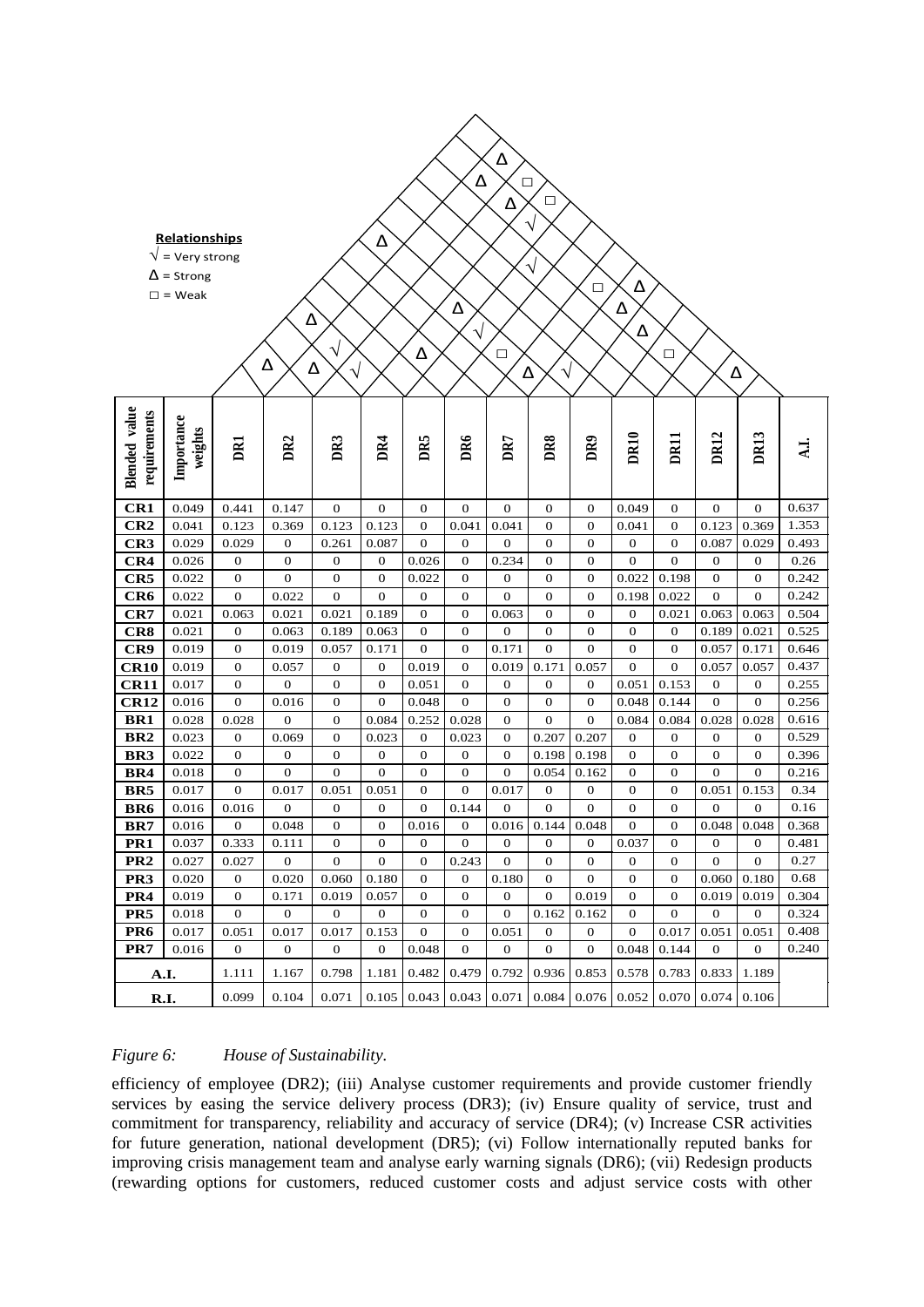costs)(DR7); (viii) Improve market share(profitability, growth rate, investment capability) (DR8) (ix) Manage investment efficiently (minimise costs and maximise earning, increase EPS and ROI, reduce non-performing assets) (DR9); (x) Improve vigilance to illegal actions through developing vigilance team (DR10); (xi) Establish green banking unit (DR11); (xii) Ensure availability of service delivery point and prompt service delivery (DR12); and (xiii) Improve customer service through developing CRM unit (DR13) (see Figure 6).

# **6 DISCUSSION AND LIMITATIONS**

From the interview of the six decision makers of the company and six customers (corporate and retail) a total of 63 blended value requirements have been identified from three categories. After identification of all the blended value requirements, respondents have been asked to compare among the blended value requirements within each category. Then they were asked to compare among customer value, business value, and process value (see Figure 4). Based on the weights of the customer value, business value, and process value the integrated weights of all blended value requirements were calculated using AHP. The AHP weights of each category of blended value requirements are shown in Figure 1, Figure 2, and Figure 3; and the integrated AHP weights are shown in Figure 5. From the QFD analysis it can be enumerated that among all the blended value requirements the most important requirement is 'Security of the Services' (0.049) and corresponding to this value requirement the most important design requirements are 'Outsource high security software and hardware' (DR1) and 'Emphasizing on learning and development through R&D for awareness about the security, vigilance on quality, efficiency of employee' (DR2). Corresponding to the second important blended value requirement 'Quality of the Services' (0.041), the most important design requirement is 'Emphasizing on learning and development through R&D for awareness about the security, vigilance on quality, and efficiency of employee' (DR2) and 'Improve customer service through developing CRM unit' (DR13). Regarding the third important blended value requirement 'Process security' (0.037), the important design requirement is 'Analyse customer requirements and provide customer friendly services by easing the service delivery process' (DR3). Similarly, for the fourth important blended value requirement 'Simplicity of the Services' (0.029), the important design requirement is 'Redesign products (DR7); and so on (see Figure 6).

From the House of Sustainability (Figure 6) it is found that DR13 has the highest relative importance (0.106) since it is contributing significantly to CR2, CR9, BR5, and PR3. Similarly, DR4 holds the second highest relative importance (0.105) as it is considerably contributing to CR9, PR3, PR6, CR2, CR7, BR1, BR5, and PR4; and DR1 holds the third highest relative importance (0.099). Moreover, the roof matrix of the House of Sustainability shows that there is a very strong relationship between 'Emphasizing on learning and development through R&D for awareness about the security, vigilance on quality, and efficiency of employee' (DR2) and 'Ensure quality of service, trust and commitment for transparency, reliability and accuracy of service' (DR4). It is also notable that the relationship between 'Analyse customer requirements and provide customer friendly services by easing the service delivery process' (DR3) and 'Ensure quality of service, trust and commitment for transparency, reliability and accuracy of service' (DR4) and the relationship between 'Increase CSR activities for future generation, national development' (DR5) and 'Improve market share' (DR8) are strong, too. Therefore, implementation of DR2 and DR4 together will save some costs since they are highly correlated and one design requirement contributes to the other. Similarly, DR3 and DR4 together, DR5 and DR7 together, DR5 and DR8 together, DR8 and DR9 together, and DR4 and DR12 together will also save costs, too. Now, based on this OFD analysis the company knows which blended value requirements are most important and which design requirements to go for first based on its capability.

One insignificant limitation of this research approach is that it doesn't consider the capabilities (financial and readiness) of the organisation when deciding about the design requirements as it is assumed that every company knows its capability. Besides, this research approach gives the flexibility to choose the design requirements from the relative importance list based on the importance weights and individual company's capability.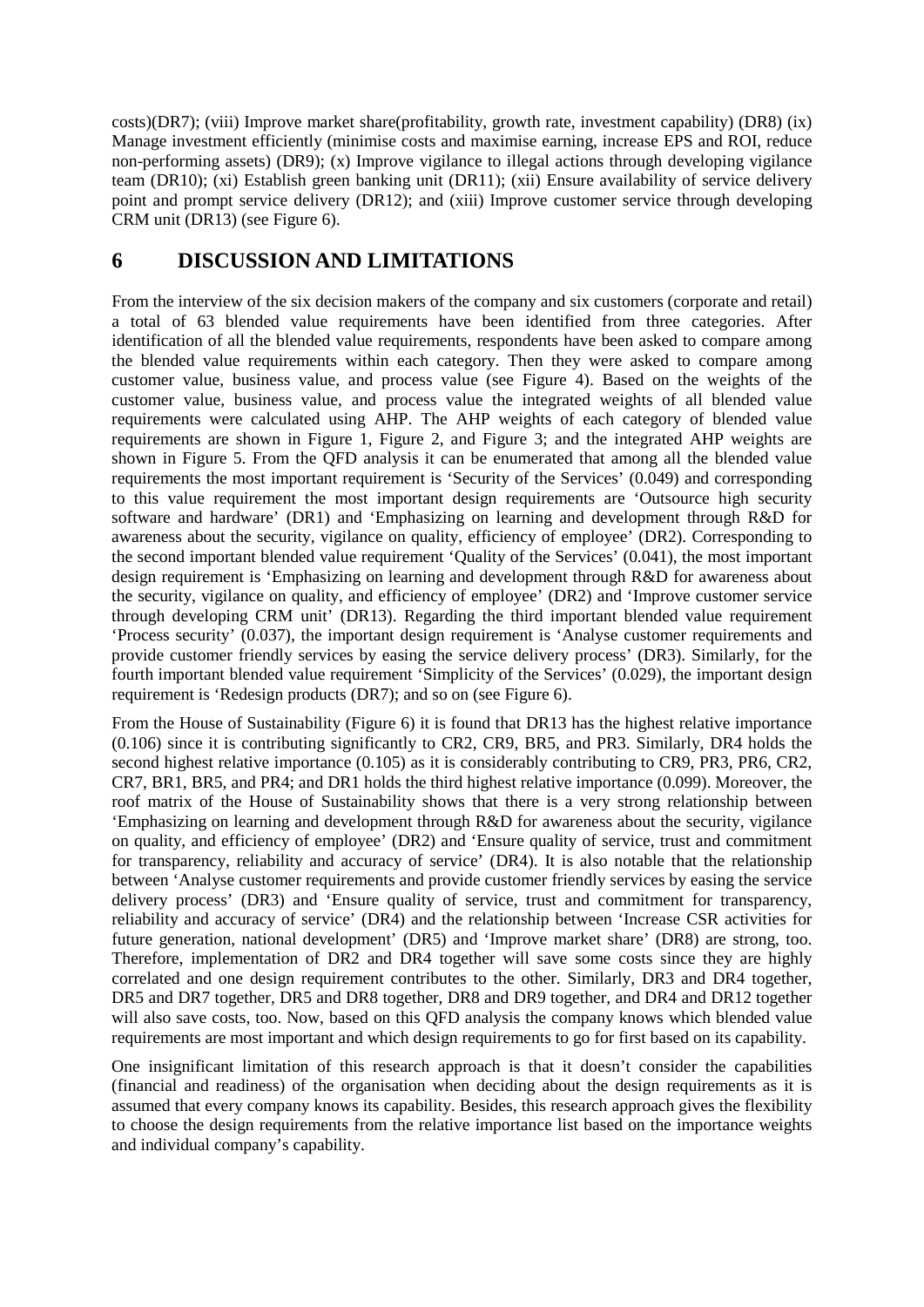## **7 CONCLUSION**

The implications of this study are manifold. Firstly, the approach efficiently identifies the important blended value requirements using AHP. Secondly, it suggests the corresponding design requirements to efficiently fulfil those blended value requirements. Thirdly, it uses correlation matrix and roofmatrix to identify the most important design requirements for the strategic implementations by the management. Finally, this approach is unique in the sense that in developing House of Sustainability for e-business, blended value requirements are considered from three dimensions instead of one dimension. Which was not shown before is that how sustainability concept can be integrated with customer's value requirements, business's value requirements, and process's value requirements. Based on the opinion of respondents a comprehensive case study has been demonstrated. Our further research will include QFD analysis along with the cost-benefit analysis to identify the optimised design requirements for the sustainability of the e-business. Next step of our research will also include conducting survey based research to see how the identified design requirements for blended value requirements really contribute to the sustainability of e-business.

## **REFERENCES:**

- <span id="page-14-3"></span>Akao, Yoji. (1990). *Quality Function Deployment (QFD): Integrating customer requirements into Product Design*. Cambridge, MA: Productivity Press.
- <span id="page-14-10"></span>Ansari, N. L., Ashraf, M. M., Malik, B. T., & Grunfeld, H. (2010, 7-9 June 2010). *Green IT awareness and practices: Results from a field study on mobile phone related e-waste in Bangladesh.* Paper presented at the Technology and Society (ISTAS), 2010 IEEE International Symposium on.
- <span id="page-14-7"></span>Armacost, Robert L., Componation, Paul J., Mullens, Michael A., & Swart, William W. (1994). An AHP framework for prioritizing customer requirements in QFD: An industrialized housing application *IIE transactions, 26*(4), 72-79. doi: 10.1080/07408179408966620
- <span id="page-14-9"></span>BB, Bangladesh Bank. (2011). Bangladesh Electronic Fund Transfer Network Inauguration: Sppech of the Governor of Central Bank of Bangladesh. Retrieved 28/04/2012, 2012, from http://www.bangladesh-bank.org/governor/speech/feb282011gs.pdf
- <span id="page-14-11"></span>Biswas, Shyamapada, Taleb, Abu, & Shinwary, Salman Salem. (2011). Electronic Banking in Bangladesh: Security Issues, Forms, Opportunities and Challenges. *Canadian Journal on Scientific and Industrial Research, 2*(5), 181-194.
- <span id="page-14-8"></span>Broadbent, Marianne, & Weill, Peter. (1993). Improving business and information strategy alignment: Learning from the banking industry. *IBM systems Journal, 32*(1), 162-179.
- <span id="page-14-5"></span>Chan, Lai-Kow, & Wu, Ming-Lu. (2002). Quality function deployment: A literature review. *European Journal of Operational Research, 143*(3), 463-497.
- <span id="page-14-6"></span>Das, Debadyuti, & Mukherjee, Kampan. (2008). Development of an AHP-QFD framework for designing a tourism product. *International Journal of Services and Operations Management, 4*(3), 321-344.
- <span id="page-14-4"></span>Delice, Elif Kılıç, & Güngör, Zülal. (2010). A mixed integer goal programming model for discrete values of design requirements in QFD. *International journal of production research, 49*(10), 2941-2957.
- <span id="page-14-2"></span>Dewan, Mohammed Naim A., Chowdhury, Md. Maruf Hossan, & Quaddus, Mohammed A. (2012a). *The Elements for Sustainable E-Business Modelling: A 3D Approach*. Paper presented at the Proceedings of the 16th Pacific Asia Conference on Information Systems (PACIS 2012), Ho Chi Minh city, Vietnam.
- <span id="page-14-1"></span>Dewan, Mohammed Naim A., Chowdhury, Md. Maruf Hossan, & Quaddus, Mohammed A. (2012b). *QFD Based Modelling for E-Business:A Sustainable Approach Using Blended Value Dimensions*. Paper presented at the Proceedings of the 16th Pacific Asia Conference on Information Systems (PACIS 2012), Ho Chi Minh city, Vietnam.
- <span id="page-14-0"></span>Dewan, Mohammed Naim A., & Quaddus, Mohammed A. (2012). *Blended Value Based E-Business Modelling: A Sustainable Approach Using QFD*. Paper presented at the Proceedings of the 8th International Conference on Computing and Information Technology (IC2IT), Pattaya, Thailand.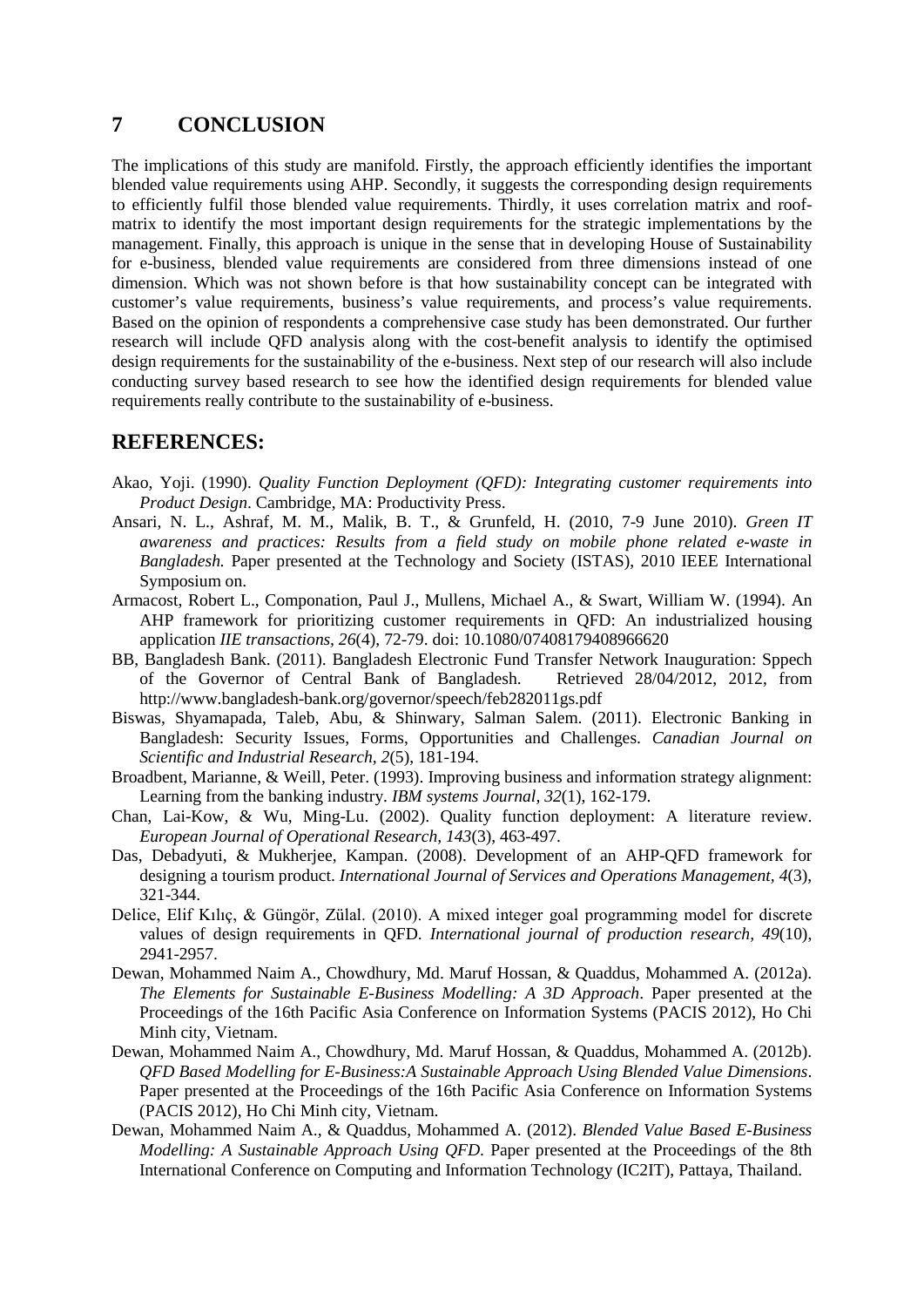- <span id="page-15-21"></span>Dutta, Soumitra, & Bilbao-Osorio, Beñat. (2012). The Global Information Technology Report 2012: The World Economic Forum.
- <span id="page-15-8"></span>Emerson, Jed. (2003). The blended value proposition: Integrating social and financial results. *California management review, 45*(4), 35-51.
- <span id="page-15-9"></span>Freeman, R Edward. (1984). *Strategic Management: A Stakeholder Approach*. Boston, MA: Pitman.
- <span id="page-15-2"></span>Georgiou, Andreas C., Gotzamani, Katerina, Andronikidis, Andreas, & Paltayian, George N. (2008). *A Combined QFD, AHP and ANP Approach for Quality Improvement and Capacity Expansion in the Greek Banking Sector: Some Preliminary Results.* Paper presented at the 11th QMOD Conference: Quality Management and Organizational Development Attaining Sustainability From Organizational Excellence to SustainAble Excellence, Helsingborg, Sweden.
- <span id="page-15-3"></span>Han, S. Bruce, Chen, Shaw K., Ebrahimpour, Maling, & Sodhi, Manbir S. (2001). A conceptual QFD planning model. *The International Journal of Quality & Reliability Management, 18*(8), 796.
- <span id="page-15-22"></span>Hasan, A. H. M. Saidul, Baten, Md. Azizul, Kamil, Anton Abdulbasah, & Parveen, Sanjida. (2010). Adoption of e-banking in Bangladesh: An exploratory study. *African journal of business management, 4*(13), 2718-2727.
- <span id="page-15-16"></span>Jarvenpaa, Sirkka L, & Ives, Blake. (1990). Information technology and corporate strategy: a view from the top. *Information Systems Research, 1*(4), 351-376.
- <span id="page-15-11"></span>Johnson, R. Burke, & Onwuegbuzie, Anthony J. (2004). Mixed Methods Research: A Research Paradigm Whose Time Has Come. *EDUCATIONAL RESEARCHER, 33*(7), 14-26.
- <span id="page-15-7"></span>Köksal, Gülser, & Eğitman, Alpay. (1998). Planning and design of industrial engineering education quality. *Computers & Industrial Engineering, 35*(3–4), 639-642. doi: 10.1016/s0360- 8352(98)00178-8
- <span id="page-15-13"></span>Krauss, Steven Eric. (2005). Research paradigms and meaning making: A primer. *The American Journal of Psychiatry, 10*(4), 758-770.
- <span id="page-15-4"></span>Lu, Min Hua, Madu, Christian N., Kuei, Chu-hua, & Winokur, Dena. (1994). Integrating QFD, AHP and Benchmarking in Strategic Marketing. *Journal of Business & Industrial Marketing, 9*(1), 41- 50.
- <span id="page-15-15"></span>McFarlan, Franklin Warren, McKenney, James L, & Pyburn, Philip. (1983). The information archipelago-plotting a course. *Harvard business review*, 145-156.
- <span id="page-15-0"></span>Mehrjerdi, Yahia Zare. (2010). Applications and extensions of quality function deployment. *Assembly Automation, 30*(4), 388-403.
- <span id="page-15-20"></span>Mia, Md Abdul Hannan, Rahman, Mohammad Anisur, & Uddin, Md Main. (2007). E-banking: evolution, status and prospects. *The Cost and Management, 35*(1), 36-48.
- <span id="page-15-6"></span>Mukherjee, Kampan. (2011). House of sustainability (HOS) : an innovative approach to achieve sustainability in the Indian coal sector. In M. A. Quaddus & M. A. B. Siddique (Eds.), *Handbook of corporate sustainability : frameworks, strategies and tools* (pp. 57-76). Massachusetts, USA: Edward Elgar.
- <span id="page-15-10"></span>Onwuegbuzie, Anthony J., & Leech, Nancy L. (2005). On Becoming a Pragmatic Researcher: The Importance of Combining Quantitative and Qualitative Research Methodologies. *International Journal of Social Research Methodology, 8*(5), 375-387. doi: 10.1080/13645570500402447
- <span id="page-15-19"></span>Özgener, zevki. (2003). Quality function deployment: A teamwork approach. *Total Quality Management & Business Excellence, 14*(9), 969-979. doi: 10.1080/1478336032000090897
- <span id="page-15-5"></span>Park, Taeho, & Kim, Kwang-Jae. (1998). Determination of an optimal set of design requirements using house of quality. *Journal of operations management, 16*(5), 569-581. doi: 10.1016/s0272- 6963(97)00029-6
- <span id="page-15-17"></span>Porter, M., & Millar, V.E. (1985). How information gives you competitive advantage. *Harvard Business Review., 63*(4), 149-160.
- <span id="page-15-14"></span>Quaddus, Mohammed A., & Siddique, M.A.B. (2001). Modelling sustainable development planning: A multicriteria decision conferencing approach. *Environment International, 27*(2–3), 89-95.
- <span id="page-15-1"></span>Saaty, Thomas L. (1980). *AHP: The Analytic Hierarchy Process*. New York: McGraw-Hill.
- <span id="page-15-12"></span>Smith, John K. (1983). Quantitative versus Qualitative Research: An Attempt to Clarify the Issue. *EDUCATIONAL RESEARCHER, 12*(3), 6-13.
- <span id="page-15-18"></span>Soh, S. B, & Martinov-Bennie, N. (2011). The internal audit function: perceptions of internal audit roles, effectiveness and evaluation. *Managerial Auditing Journal, 26*(7), 605-622.